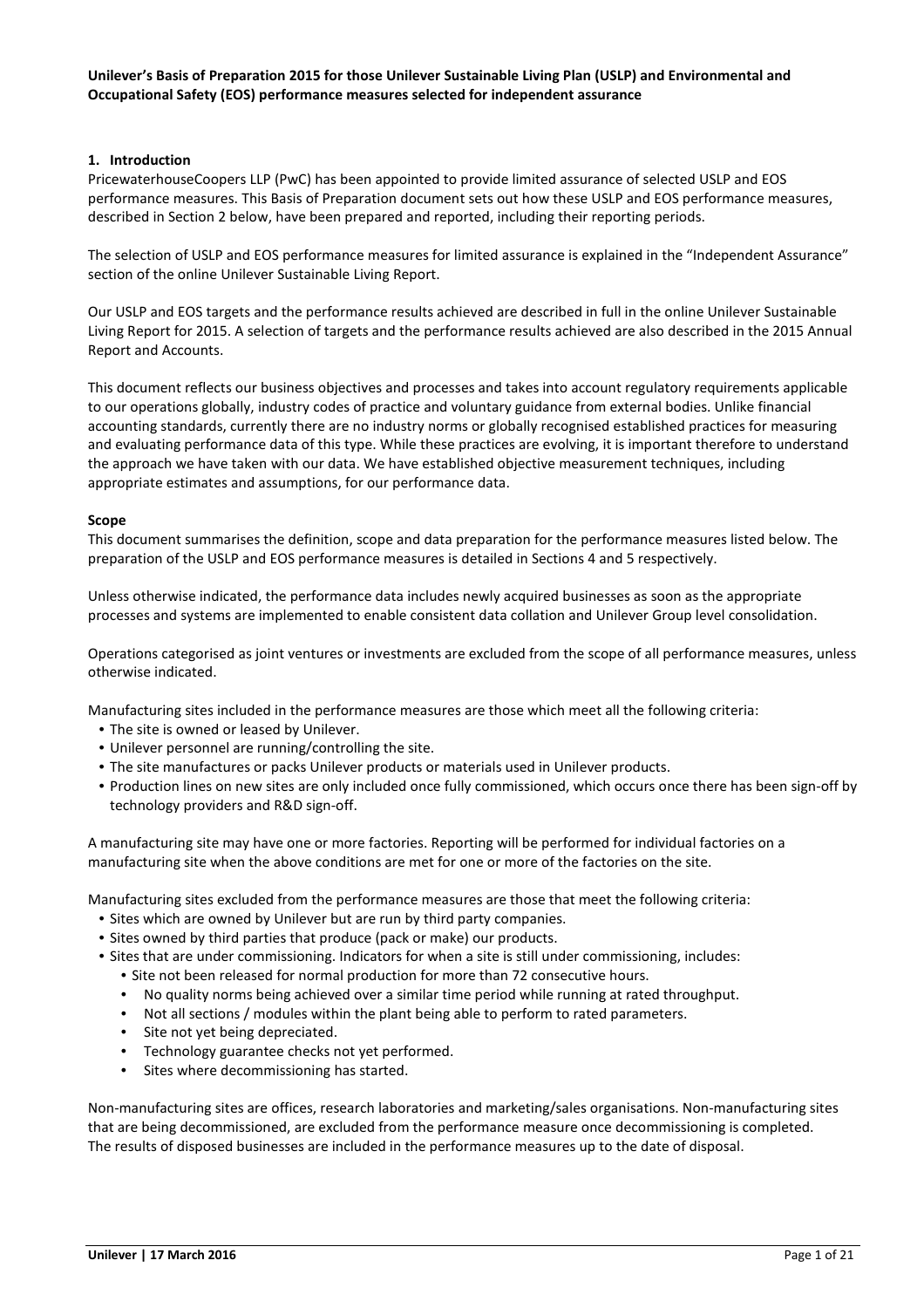We ensure that appropriate procedures are in place to report performance data, in all material respects, as set out in this document. These procedures ensure that:

- the reported information reflects our performance;
- the data is meaningful and is consistent with the stated definitions and scope;
- any specific exclusions are stated clearly and explained;
- any assumptions we make as well as our accounting and calculation methods are clearly described; and
- the level of transparency is sufficient to enable users to have confidence in the integrity of our reporting.

#### **2.1. USLP performance measures**

| <b>USLP indicator</b>                                                                                                                        | <b>Performance measured</b>                                                                                                                                                                                                                                                                                                                                | 2015 reported performance result                                                                                                                                  |
|----------------------------------------------------------------------------------------------------------------------------------------------|------------------------------------------------------------------------------------------------------------------------------------------------------------------------------------------------------------------------------------------------------------------------------------------------------------------------------------------------------------|-------------------------------------------------------------------------------------------------------------------------------------------------------------------|
| <b>Health &amp; Hygiene (pillar</b><br>commitment):<br>Helping people to improve<br>their health, hygiene or well-<br>being.                 | • The number of people reached on a<br>cumulative basis by an intervention through<br>our programmes on handwashing, self-<br>esteem, oral health and safe drinking water.<br>The number of litres of safe drinking water<br>$\bullet$<br>provided through the sale of Pureit devices<br>since 2005.                                                       | • 482m people reached by end<br>of 2015.<br>• 78 billion litres of safe drinking<br>water by end of 2015, of which<br>13 billion litres were provided<br>in 2015. |
| <b>Nutrition (pillar</b><br>commitment):<br>Helping people to achieve<br>healthier diets.                                                    | The percentage of sales volume of Unilever<br>food and refreshment products meeting the<br>criteria for highest nutritional standards based<br>on globally recognised dietary guidelines from<br>1 October 2014 and 30 September 2015.                                                                                                                     | • 34% of our portfolio by volume<br>met criteria for highest<br>nutritional standards based on<br>globally recognised dietary<br>guidelines.                      |
| <b>Greenhouse gases (GHG)</b><br>(pillar commitment):<br>Halve the greenhouse gas<br>impact of our products across<br>the lifecycle by 2020. | The percentage change in the greenhouse gas<br>$\bullet$<br>impact of our products across the lifecycle per<br>consumer use between the period measured<br>from 1 January 2010 to 31 December 2010<br>("2010 baseline") and the period measured<br>from 1 July 2014 to 30 June 2015 ("2014/15<br>footprint").                                              | • 6% increase in the greenhouse<br>gas impact of our products<br>across the lifecycle.                                                                            |
| Water (pillar commitment):<br>Halve the water associated<br>with the consumer use of our<br>products by 2020.                                | The percentage change in Unilever's water<br>٠<br>impact (water added to the products and<br>water associated with the consumer use of<br>our products) per consumer use between the<br>period measured from 1 January 2010 to<br>31 December 2010 ("2010 baseline") and the<br>period measured from 1 July 2014 to 30 June<br>2015 ("2014/15 footprint"). | • 1% decrease in the water<br>associated with the consumer<br>use of our products.                                                                                |
| Waste (pillar commitment):<br>Halve the waste associated<br>with the disposal of our<br>products by 2020.                                    | The percentage change in Unilever's waste<br>$\bullet$<br>impact (packaging that is not recycled or<br>recovered, and leftover product) per<br>consumer use between the period measured<br>from 1 January 2010 to 31 December 2010<br>("2010 baseline") and the period measured<br>from 1 July 2014 to 30 June 2015 ("2014/15<br>footprint").              | • 29% decrease in the waste<br>associated with the disposal of<br>our products.                                                                                   |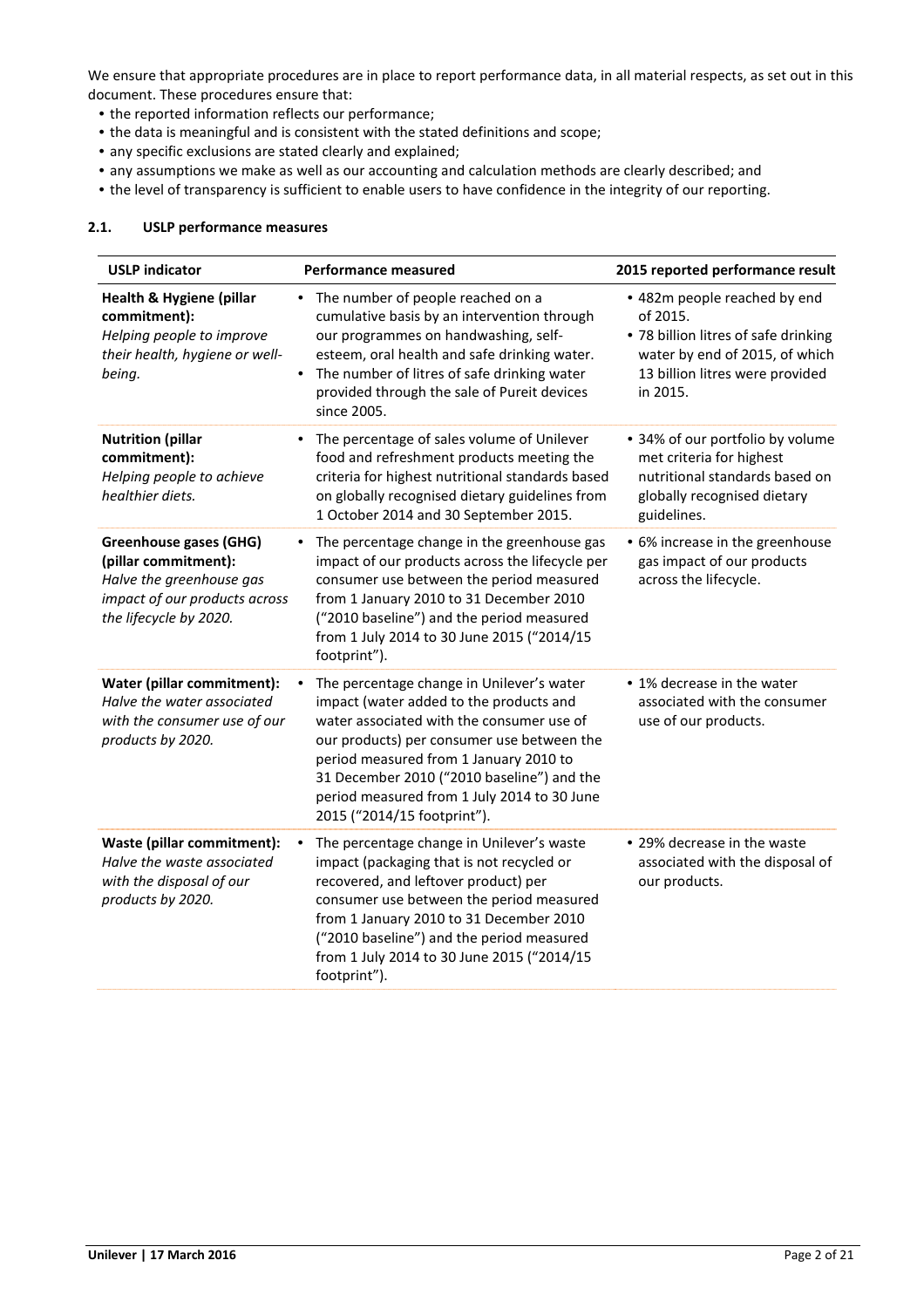| <b>USLP indicator</b>                                                                          | Performance measured                                                                                                                                                                                   | 2015 reported performance result                                                                                                                        |
|------------------------------------------------------------------------------------------------|--------------------------------------------------------------------------------------------------------------------------------------------------------------------------------------------------------|---------------------------------------------------------------------------------------------------------------------------------------------------------|
| <b>Sustainable Sourcing:</b><br>Sustainable paper and board.<br>+ not subject to PwC assurance | The percentage of directly purchased paper<br>and board packaging coming from sustainable<br>sources (i.e. certified, recycled and recovered<br>materials) from 1 January 2015 to<br>31 December 2015. | • 98% of our paper and board<br>packaging came from<br>sustainable sources.<br>• 49% of our paper and board<br>packaging was from certified<br>sources. |
| <b>Sustainable Sourcing:</b><br>Sustainable top 13 herbs and<br>vegetables.                    | The percentage of the top 13 herbs and<br>vegetables purchased from sustainable<br>sources from 1 January 2015 to<br>31 December 2015.                                                                 | • 92% of our top 13 herbs and<br>vegetables purchased from<br>sustainable sources by end of<br>2015.                                                    |
| <b>Sustainable Sourcing:</b><br>Sustainable fruits.                                            | • The percentage of fruit purchased from<br>sustainable sources from 1 January 2015 to<br>31 December 2015.                                                                                            | • 67% of fruit purchased<br>sustainably by end of 2015.                                                                                                 |
| <b>Sustainable Sourcing:</b><br>Sustainable sugar.                                             | • The percentage of sugar purchased from<br>sustainable sources from 1 January 2015 to<br>31 December 2015.                                                                                            | • 60% of sugar purchased<br>sustainably by end of 2015.                                                                                                 |

# **2.2. EOS performance measures**

| <b>EOS indicator</b>                                                                  | <b>Performance measured</b>                                                                                                                                                                                                                                                                                                                                         | 2015 reported performance result                                                                                                                                                                               |
|---------------------------------------------------------------------------------------|---------------------------------------------------------------------------------------------------------------------------------------------------------------------------------------------------------------------------------------------------------------------------------------------------------------------------------------------------------------------|----------------------------------------------------------------------------------------------------------------------------------------------------------------------------------------------------------------|
| Water:<br>• Reduce water use in<br>manufacturing.                                     | • Change in the volume of water in m <sup>3</sup> abstracted<br>in 2015 (1 October 2014 to 30 September 2015)<br>compared to 2008 (1 January 2008 to<br>31 December 2008)*.<br>• Water abstracted in $m^3$ per tonne of production.<br>• Emissions of chemical oxygen demand (COD) in<br>kg per tonne of production.                                                | • 19 million fewer $m3$ of water<br>abstracted in 2015 than in<br>2008 (a reduction of 37% per<br>tonne of production).<br>$\bullet$ 1.88 m <sup>3</sup> /tonne.<br>• 0.95 kg/tonne.                           |
| <b>Energy and greenhouse gas</b><br>emissions:<br>• Reduce GHG from<br>manufacturing. | • Change in the tonnes of CO <sub>2</sub> from energy use in<br>2015 (1 October 2014 to 30 September 2015)<br>compared to 2008 (1 January 2008 to 31<br>December 2008)*.<br>• Energy use in gigajoules per tonne of<br>production.<br>• $CO2$ emissions from energy use in tonnes.<br>• CO <sub>2</sub> emissions from energy use in kg per tonne<br>of production. | • 1,015,000 fewer tonnes of<br>CO <sub>2</sub> from energy use in 2015<br>than in 2008 (a reduction of<br>39% per tonne of<br>production).<br>• 1.35 GJ/tonne.<br>• 1,770,973 tonnes.<br>• 88.49 kg/tonne.     |
| Waste:<br>• Reduce waste from<br>manufacturing.                                       | • Change in the tonnes of total waste sent for<br>disposal in 2014 (1 October 2014 to 30<br>September 2015) compared to 2008 (1 January<br>2008 to 31 December 2008)*.<br>• Hazardous waste in kg per tonne of production.<br>• Non-hazardous waste in kg per tonne of<br>production.<br>• Total waste sent for disposal per tonne of<br>production.                | • 146,000 fewer tonnes of<br>total waste sent for disposal<br>in 2015 than in 2008. This<br>represents a 97% reduction<br>per tonne of production.<br>· 0.12 kg/tonne.<br>· 0.14 kg/tonne.<br>• 0.26 kg/tonne. |
| <b>Occupational safety:</b><br>• Reduce workplace injuries<br>and accidents.          | • Number of fatal accidents in 2015 (1 October<br>2014 to 30 September 2015).<br>• Accident rate: Total Recordable Frequency Rate<br>(TRFR) per 1,000,000 man-hours in 2014<br>(1 October 2014 to 30 September 2015).                                                                                                                                               | • 2 fatalities.<br>• 1.12 accidents per 1 million<br>man-hours worked.                                                                                                                                         |

**\*** *The baseline 12 month reporting period is considered to be comparable to the 12 month reporting period for 2015.*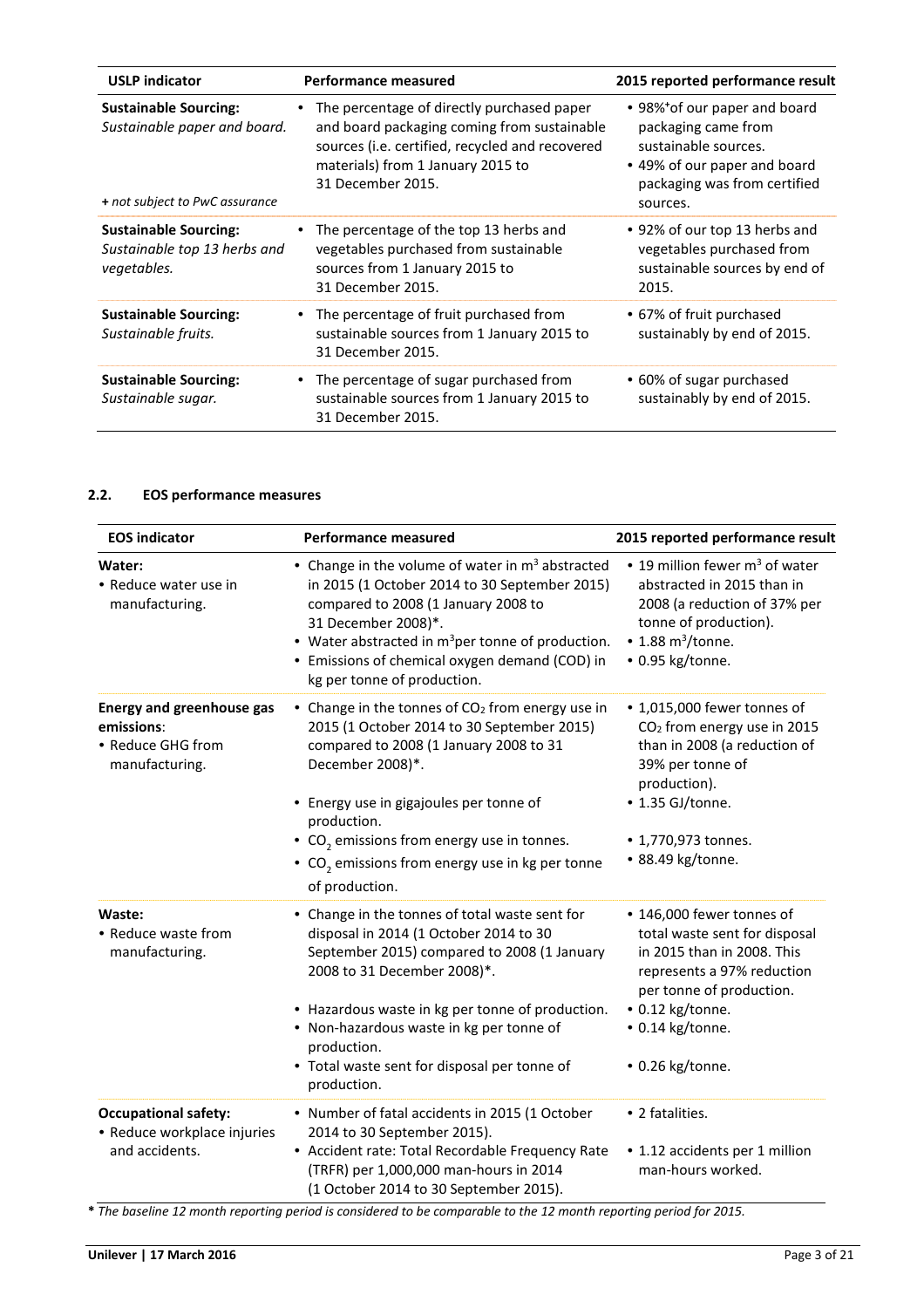# **3. Data sources**

Our objective is to gather and report reliable and robust data. We are committed to providing transparency on the quality of the data where we consider there are matters which are material to users of the information. The information we report is subject to internal review processes and, where relevant and/or required, peer review. All performance measures in the above tables, 2.1 and 2.2, are subject to external assurance unless specifically noted.

# **3.1. USLP performance measures**

Our data reporting systems for Unilever Sustainable Living Plan targets and performance are evolving and we continue to work to align data recording and reporting methods across the Unilever Group. This includes working with third parties where we rely on their data to provide input and support our performance.

# **3.2. EOS performance measures**

 Every year we collect data on key measures of environmental performance. This is collated and analysed using a web‐based Environmental Performance Reporting tool (EPR). Since 2008 we have reported our CO<sub>2</sub> emissions in accordance with the internationally accepted GHG Protocol**\*\***. Changes to Scope 2 reporting in the GHG Protocol made in January 2015, have not yet been applied but will be applied in future years.

For the reporting period 1 October 2014 to 30 September 2015, 261 manufacturing sites in 71 countries reported environmental performance data. In some cases multiple factories occupy one manufacturing site and these report separately in our EPR system.

 For the two occupational safety performance measures, we collect data from our manufacturing sites and non‐ manufacturing sites via our Occupational Safety (OS) tool. For the reporting period 1 October 2014 to 30 September 2015, 515 sites reported occupational safety performance measures.

 **\*\*** *The Greenhouse Gas Protocol Initiative is a multi‐stakeholder partnership of businesses, NGOs, governments and others convened by the World Resources Institute (WRI), US‐based environmental NGO, and the World Business Council for Sustainable Development (WBCSD), a Geneva‐based coalition of 200 international companies. Launched in 1998, the Initiative's mission is to develop internationally accepted greenhouse gas (GHG) accounting and reporting standards for business and to promote their broad adoption.*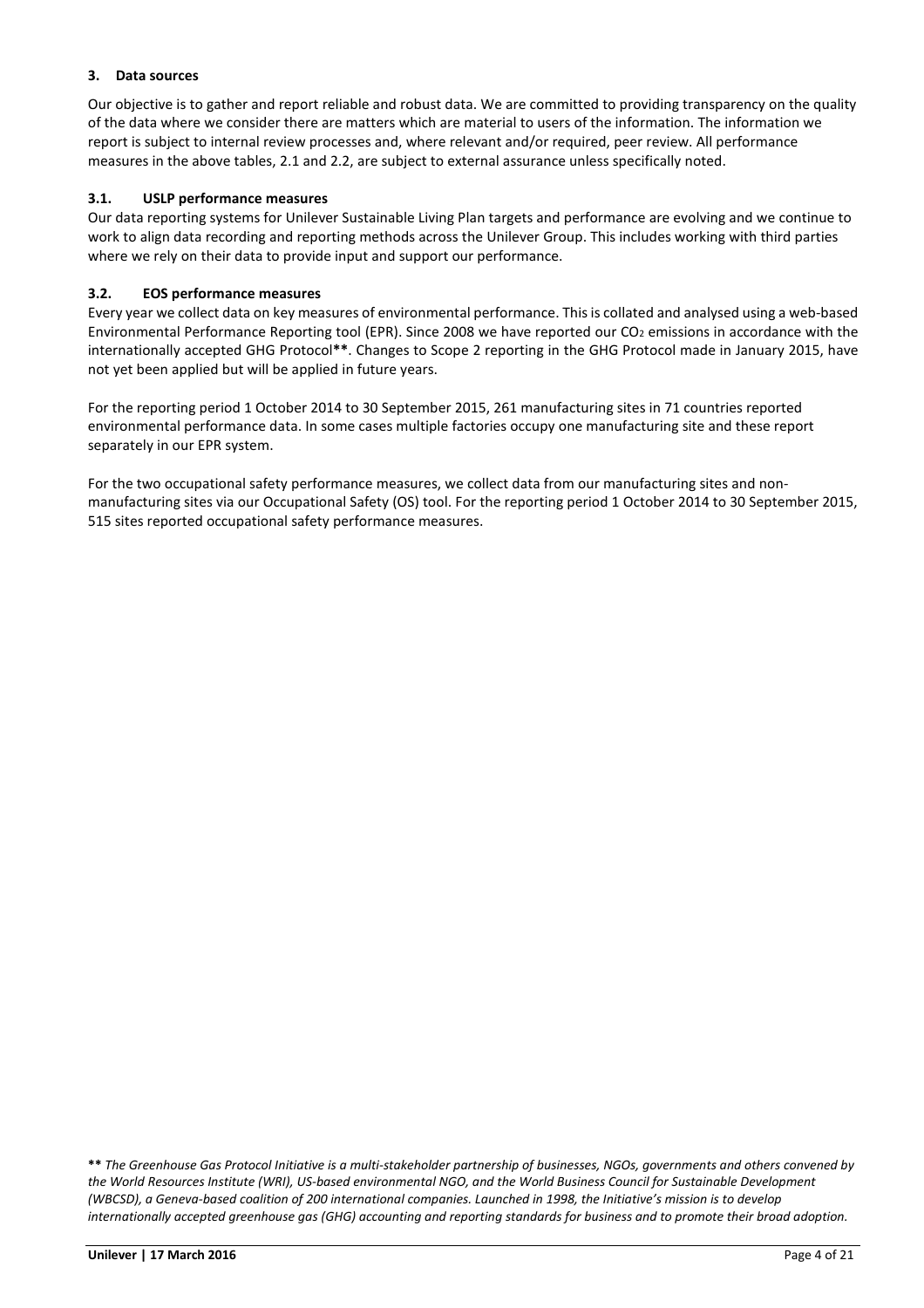# **4. USLP performance data preparation**

Sections 4.1 – 4.7 detail the basis of preparation for each USLP performance measure.

### *4.1a Health & Hygiene (pillar commitment) – Help people to improve their health, hygiene or wellbeing*

**Performance measures***:* Number of people reached through our initiatives which aim to improve health, hygiene or wellbeing by the end of 2015.

#### *Definitions*

The people reached is measured by the number of interventions achieved through our initiatives: Lifebuoy handwashing, Dove Self-Esteem, Oral Care Brush Day & Night and through the sale of Pureit devices. In some cases the same person will be reached by more than one intervention as they have more than one health, hygiene or wellbeing need. Our cumulative total captures the sum of people reached by each of our individual interventions.

An intervention is an interaction, via one of our initiatives, with an individual regarding a health, hygiene or wellbeing need.

There are various definitions associated with our initiatives. The key ones are noted below:

#### *i. Lifebuoy*

The Lifebuoy behaviour change handwashing programmes are designed to reach children through schools, to reach mothers through health clinics and women's groups, and to reach people in remote areas via rural outreach programmes such as 'Khushion Ki Doli' (KKD) in India. KKD is a multi-brand marketing initiative which reaches out to consumers in media dark villages to promote messages from a variety of Unilever home and personal care brands including Lifebuoy.

Reach is calculated as the total number of direct contacts in each of our handwashing programmes multiplied by the average number of individuals in a household ('household multiplier').

Direct contact is defined as an individual who has attended a handwashing behaviour change programme consisting of interactive elements such as educational videos, games, stories as well as demonstrations regarding handwashing. These elements align to five 'non negotiables' that we have identified as being important principles of Lifebuoy's behaviour change interventions. They are: 1) programme drives sustained practice of handwashing with soap for 21 days, 2) mother-child interaction, 3) glo germ demo, 4) reward, 5) pledge. They are informed by behaviour change best practice, and are grounded in a deep understanding of the target and their soap-use behaviour. Our programmes are encouraged to cover all five non negotiables. The direct contacts are only counted once they have completed a minimum of three of these five non negotiables.

### *ii. Dove self-esteem*

The Dove Self-Esteem Programme (DSEP) consists of a number of body confidence (building self-esteem) initiatives and tools: 1) *Self-Esteem Workshops for School Teachers* (materials enable a teacher to lead an in-class session), 2) *Self-Esteem Activity Guide for Youth Leaders* (provides youth leaders and mentors of young people with interactive, offline activities for young people, 3) *Free Being Me* (educational programme developed by the World Association of Girl Guides and Girl Scouts (WAGGGS) and Dove that is delivered by Scout leaders), 4) *Activity Guides for Parents* (activity booklet for parents and carers to use with girls), 5) *Mindfulness Activity Guide for Mentors*  (guide for mentors of girls), 6) *Dove Day* (global event where trained Unilever staff and business partners run workshops on body confidence). Additionally there is a website, *selfesteem.dove.com*, that is the go-to destination for information and activities linked to body confidence and includes downloadable materials and articles for parents, teachers and youth leaders for the programmes mentioned above.

Reach is calculated as the number of young people (7-17 year olds) who have meaningfully engaged with one of the above initiatives. The DSEP Global Advisory Board

(http://selfesteem.dove.us/Articles/Written/Our Advisory Board.aspx), established in January 2013, and consists of 11 non-Unilever experts for self-esteem, have determined that one hour is the minimum length of time required for young people to be meaningfully engaged on this topic. This engagement time is based on analysing several different studies about self-esteem by the Global Advisory Board.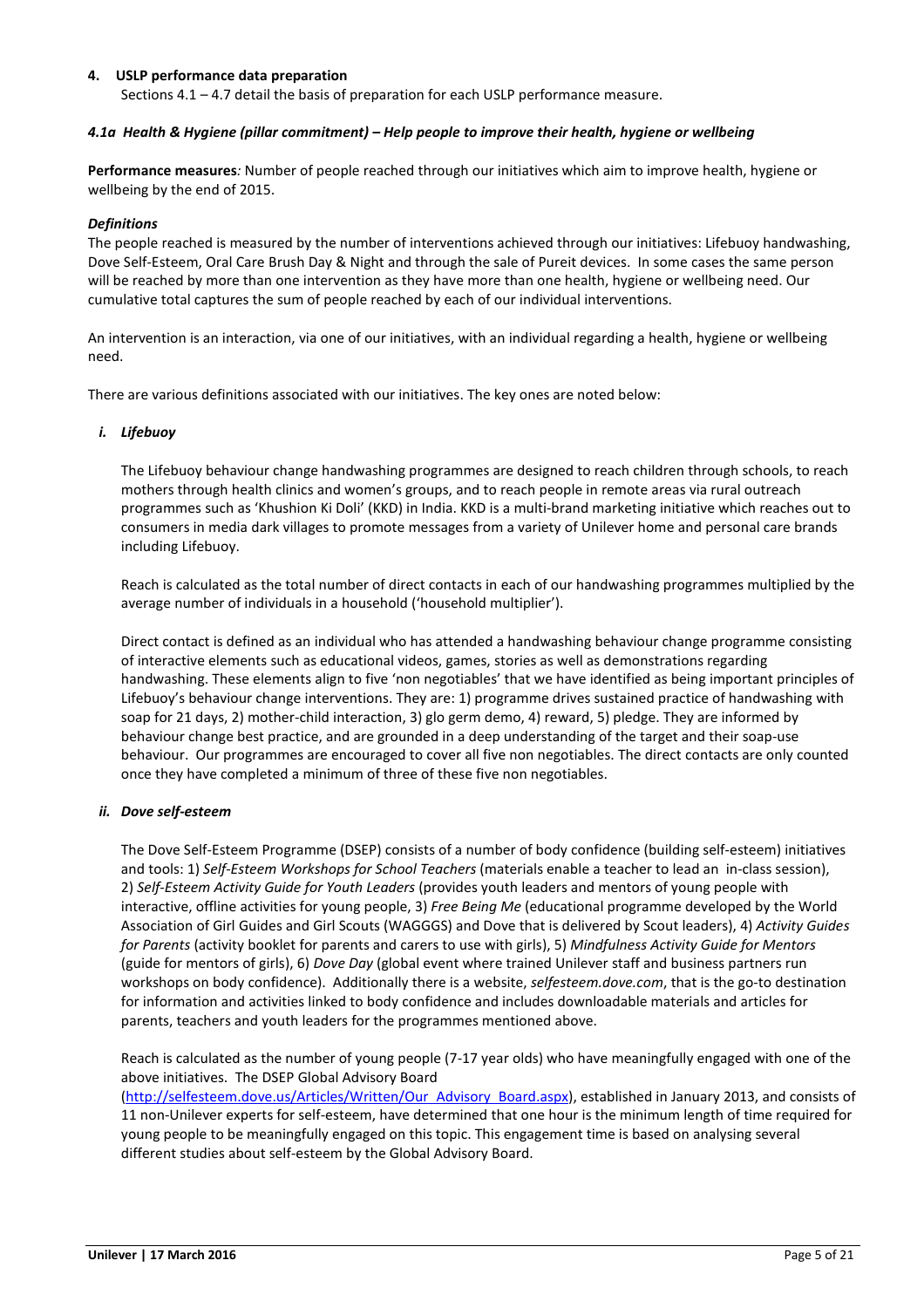# *iii. Oral Care Brush Day & Night*

The Oral Care initiative is carried out through a series of Signal, AIM, Mentadent, Pepsodent, Prodent and P/S television campaigns (TVCs). The primary target audience for the TVCs are mothers with children in the age range 4 to 12.

Reach is based on the percentage of the audience which is the primary target watching the TVCs in the relevant countries.

# *iv. Pureit*

Pureit offers a range of in-home water purifiers that provide safe drinking water and meets stringent safety standards.

Reach was calculated as the number of people who gained access to safe drinking water based on the sale of Pureit devices and its consumables for the period 1 January 2005 to 31 December 2013. In 2014 we stopped counting the number of people reached from sale of Pureit devices and added a new target which measures the number of litres of safe drinking water provided since 2005. (see 4.1b).

#### *Scope*

The countries 'in scope' for Lifebuoy initiatives in 2015 are: Angola, Bangladesh, Cameroon, China, Egypt, Ghana, India, Indonesia, Malawi, Malaysia, Mali, Myanmar, Nepal, Pakistan, Senegal, South Africa, Sri Lanka, Tanzania, Vietnam, Zambia, Zimbabwe.

The countries 'in scope' for Dove initiatives in 2015 are: Algeria, Antigua & Barbuda, Argentina, Armenia, Aruba, Australia, Austria, Bahamas, Bangladesh, Barbados, Belarus , Belgium, Belize, Benin, Bolivia, Botswana, Brazil, Brunei, Bulgaria, Burkina Faso, Burundi, Cambodia, Cameroon, Canada, Cayman Islands, Central African republic, Chad, Chile, China, Colombia, Congo (Republic), Congo DRC, Cook Islands, Costa Rica, Côte d'Ivoire, Curaçao, Cyprus, Czech Republic, Denmark, Dominca, Dominican Republic, Ecuador, Egypt, El Salvador, Ethiopia, Faroe Islands, Fiji, Finland, France, Gambia, Georgia, Germany, Ghana, Greece, Guam, Guatemala, Guinea, Guyana, Hong Kong, Hungary, India, Indonesia, Ireland, Israel, Italy, Jamaica, Japan, Jordan, Kenya, Kosovo, Kuwait, Latvia, Lebanon, Lesotho, Libya, Macedonia (FYROM), Madagascar, Malawi, Malaysia, Maldives, Malta, Mauritius, Mexico, Myanmar, Namibia, Nepal, Netherlands, New Zealand, Nicaragua, Nigeria, Norway, Oman, Pakistan, Palestine, Panama, Paraguay, Peru, Philippines, Poland, Portugal, Puerto Rico, Qatar, Russia, Rwanda, Saudi Arabia, Senegal, Sierra Leone, Singapore, South Africa, South Korea, South Sudan, Spain, Sri Lanka, St Lucia, St. Vincent & Grenadines, Sudan, Suriname, Swaziland, Sweden, Switzerland, Syria, Taiwan, Tanzania, Thailand, Togo, Trinidad & Tobago, Tunisia, Turkey, Turks & Caicos Islands, Uganda, UK, Ukraine, United Arab Emirates, Uruguay, USA, Venezuela, Zambia, Zimbabwe.

The countries 'in scope' for Oral Care initiatives in 2015 are: Belgium, Croatia, Czech Republic, Egypt, France, Hungary, Indonesia, Nigeria, Slovakia, Slovenia, Sri Lanka, Switzerland, Vietnam.

The countries in-scope of Pureit sales are: Brazil, Bangladesh, China, Ghana, India, Indonesia, Kenya, Mexico, Nigeria, Pakistan, Philippines and Sri Lanka. Data relating to water purification devices sold by Qinyuan have not been included in reporting this year.

### *Performance data preparation and assumptions*

The performance measure is calculated by the Unilever group team by summing the number of people reached by each of the initiatives. This performance measure is subject to internal review to identify and correct material anomalies before it is reported.

The approach taken to measure our performance data is dependent on the initiative and is set out below:

*i.* Lifebuoy: Number of people reached by Lifebuoy handwashing programmes since 2010 (this covers period from 1 January 2010 to 31 December 2015).

The average number of attendees of intervention sessions (direct contacts) are logged and consolidated into the total number of direct contacts per programme in each 'in scope' country. This data is captured by local programme administrators (third party agencies and/or Unilever staff), consolidated and reviewed at country level, before being shared with our Unilever group team for review and reporting.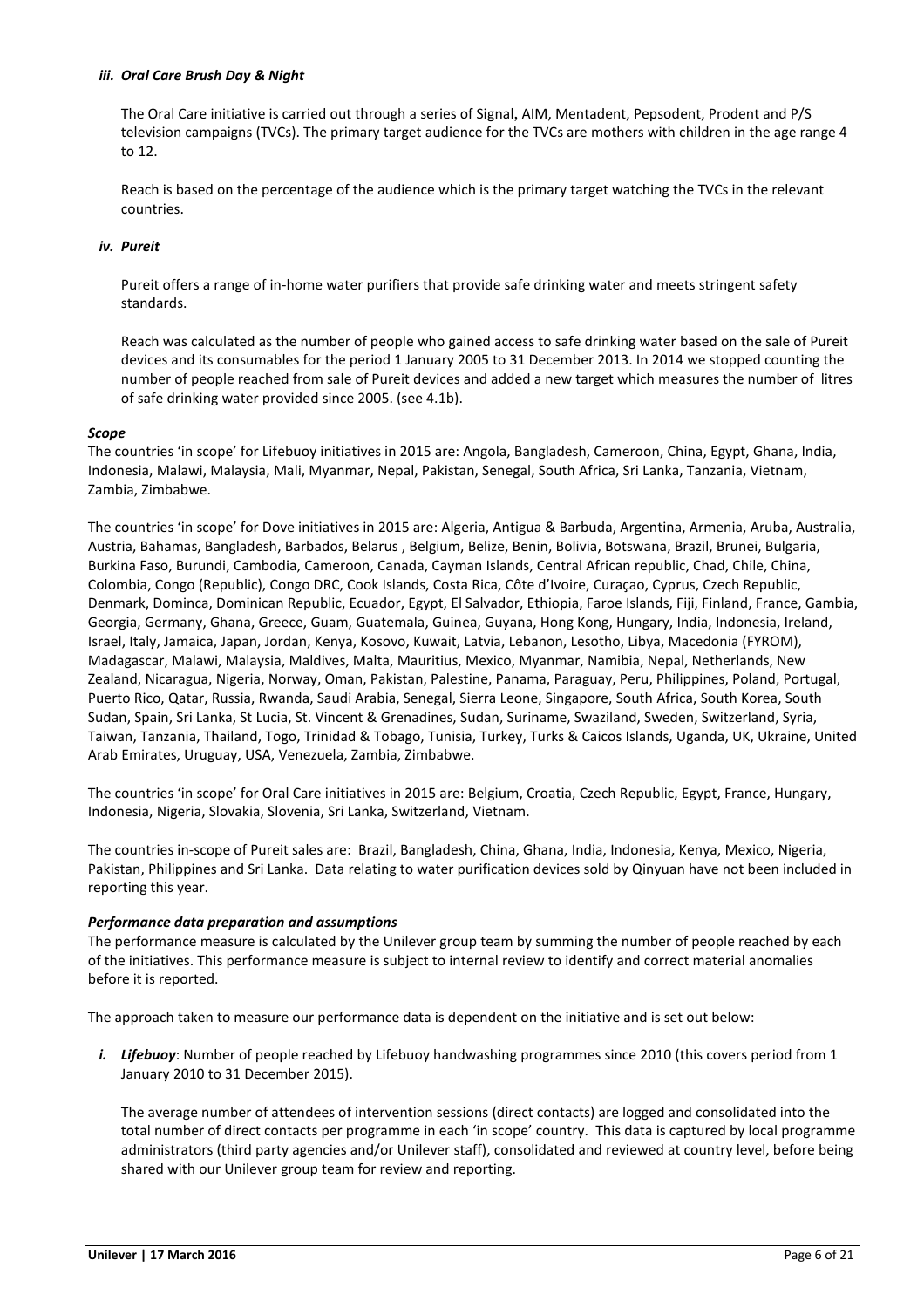A household multiplier is applied when the specific programme has met at least three of the five non-negotiables. The application of the household multiplier is based on previous research evidence which demonstrates that each individual will take back to their family household the learning from attending the intervention programme.

In the case of multi-brand rural intervention programmes, such as KKD in India, we count the total number of direct contacts attending i.e. we do not apply a household multiplier to these programmes.

For the countries which have been running programmes before 2014, the average number of individuals in a household in each 'in scope' country is based on national census data or recognised survey data. For countries in which the programmes have been executed for the first time since 2014, average number of individuals in a household is based on the latest census data taken from Euromonitor International.

Where different handwashing programmes are run in the same locations, contact with more than one family member of a single household could result. Where this occurs, we exclude the direct contacts reached of a programme according to the following policy:

- Direct contacts of a programme run in the same area as another programme which meets a lesser number of the behaviour change non-negotiables will be excluded.
- Where two programmes are run in the same area and both meet behaviour change non-negotiables to the same degree, the programme with lower reach (by direct contact) is excluded.
- In Vietnam and Indonesia, where programmes which target mothers and programmes which target schoolchildren run concurrently, a statistical solution is used to determine the overlap in 2015 from historic years where detailed location data is not available.
- No adjustment is made for siblings from the same household reached directly by programmes due to lack of accurate sibling data.
- *ii.* Dove self-esteem: Number of young people reached through the DSEP initiatives since 2005 (this covers the period 1 January 2005 to 31 December 2015).

The young people reach number is measured using a combination of registers (of individuals or number of materials handed out) at local events and data analytics tools for materials downloaded from selfesteem.dove.com or those of our partner organisations (i.e. WAGGGS and member associations).

Majority of the reach data is captured by local programme administrators (third party agencies/associations and/or Unilever staff), reviewed at country level by our Dove brand managers before being consolidated by a global third party agency (Laughing Phoenix). The group level data is subject to review by the Unilever Dove team and also presented to the DESP Global Advisory Board.

The reach count for downloaded materials is determined by applying discounting and multiplier factors depending on the type of materials being accessed. For example, with WAGGGS, using Google analytics we:

- 1) measure the number of downloads of the 11-14s activity pack and the 7-10s activity pack;
- 2) reduce this by 50% to account for double downloads or material not being with a group of girls; and
- 3) multiply by the average group size of girls attending (based on information provided by WAGGGS).

The global third party agency checks that the numbers reached provided by local agencies/associations have been calculated in accordance with the agreed methodologies of applying relevant discounting and multiplier factors.

The risk of double-counting of lives reached is taken into account as follows:

- The overall take up of multiple DSEP initiatives (i.e. at school and youth group) remains relatively low.
- Teachers' lesson planning ensures the risk of students receiving body confidence education more than once in the same school year is highly unlikely.
- Specific discounting and multiplier factors have been applied to the programmes.
- iii. Oral Care Brush Day & Night: The number of people reached through the Brush Day & Night campaign since 1 January 2010 (this covers the period 1 January 2010 to 31 December 2015).

The number of people reached is based on the penetration of specific Oral Care television campaigns (TVCs) in-scope countries for the 12 month period.

The TVC data is captured by local third party agencies that determine what percentage of the relevant target audience (mothers with children aged 4-12) would have seen the Oral Care TVCs. A global third party media data agency, Mindshare, consolidates the country level data.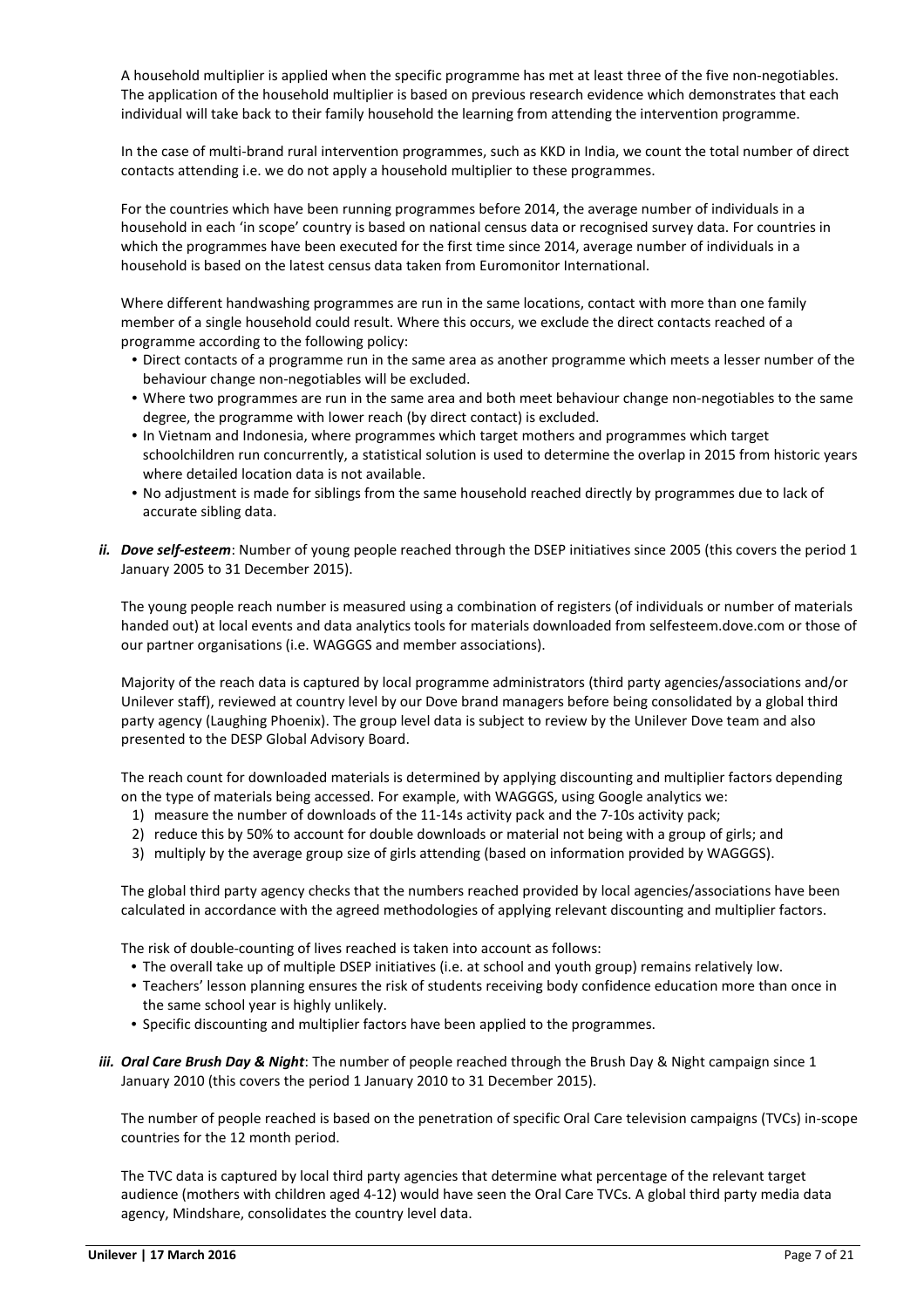In order to determine the reach data for each in-scope country, discounting and multiplier factors are applied as follows:

- The percentage of the target audience watching the TVCs (over the 12 month period) is multiplied by the number of mothers (with children aged 4-12) in each country to give a total reached number. The household data is provided by Euromonitor International (same source used for Lifebuoy).
- A discounting factor is applied to take account of possible double-counting risks when similar TVCs are aired over a number of years. For example, if a TVC was run in the prior year, only 1/12 of the current year total reached number is used, and if the TVC was run in the year before, only 2/12 is used, and so on.

In some countries, where access to the coverage data from TVCs or population data is not available or there has been a socio-political crisis, reach data is excluded.

The total data, per in-scope country, is provided to the Unilever Oral Care team for review and reporting.

*iv. Pureit*: The number of people reached (gaining access to safe drinking water) through sales of Pureit devices (Pureit water purifiers and Germ Kill Kits) between 1 Jan 2005 to 31 Dec 2013.

The numbers of Pureit devices sold are obtained from the relevant Unilever sales management systems in each 'in scope' country. It is assumed that all Pureit devices distributed in each 'in scope' country are used by individual households in that country.

The number of people gaining access to safe drinking water is calculated from the total number of Pureit devices sold multiplied by the average number of individuals in a household applicable to each of the 'in scope' countries.

The following assumptions have been included in the calculations:

- Unilever's range of Pureit devices and consumables sold to its customers (e.g. retailers) are sold onto endconsumers.
- All consumables and devices sold are used upon purchase.
- The full purification capacity of each consumable is used within one year.
- The full purification capacity of each consumable is used before replacement.
- There is a zero percent failure rate, as all returns can be repaired and returned to consumers.

The average number of individuals in a household in each 'in scope' country is based on national census data or recognised survey data.

The number of people who have gained access to safe drinking water from Pureit has been rounded down to the nearest 5 million.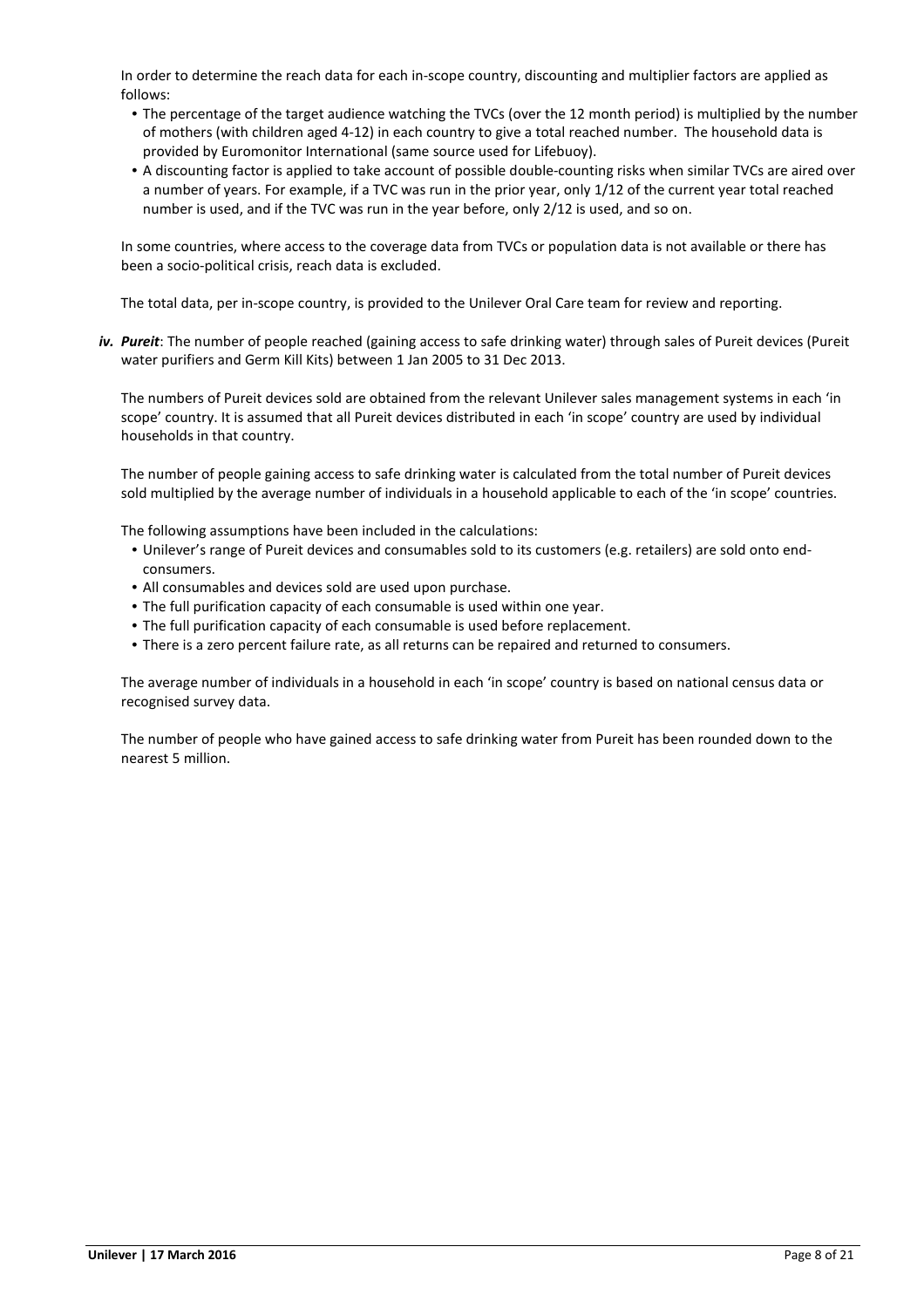# *4.1b Health & Hygiene (pillar commitment) – Help people to improve their health, hygiene or wellbeing*

**Performance measure***:* The number of litres of safe drinking water provided through the sales of Pureit devices (Pureit water purifiers and Germ Kill Kits) since 2005. The reporting period is from 1 January 2005 to 31 December 2015.

#### *Definitions*

- Pureit offers a range of in-home water purifiers that provide safe drinking water and meets relevant safety standards in the countries that the Pureit devices are sold.
- The volume, in litres, of safe drinking water is based on the capacity of the Pureit devices sold.

### *Scope*

There are 12 countries "in-scope" of this performance measure where Pureit is currently available: Brazil, Bangladesh, China, Ghana, India, Indonesia, Kenya, Mexico, Nigeria, Pakistan, Philippines and Sri Lanka.

In March 2014, Unilever acquired Qinyuan, which sells water purification devices in China. The number of litres of safe drinking water provided by Qinyuan is not currently in the scope of this performance measure.

#### *Performance data preparation and assumptions*

The number of litres of safe drinking water provided is calculated as the total number of devices and consumables sold multiplied by the total purification capacity (in litres) of each device or consumable during its lifetime, for each of the countries in scope of the performance measure.

The volume measured is the capacity of the device and not the actual/assumed consumption by individuals. The purification capacity of each product has been determined through product certificates and tests to confirm the purity which have been reviewed and signed-off by Unilever's Research and Development team.

The following assumptions have been included in the calculations:

- Unilever's range of Pureit devices and consumables sold to its customers (e.g. retailers) are sold onto endconsumers.
- All consumables and devices sold are used upon purchase.
- The full purification capacity of each consumable is used within one year.
- The full purification capacity of each consumable is used before replacement.
- There is a zero percent failure rate, as all returns can be repaired and returned to consumers.

The number of litres of safe drinking water provided from devices and consumables has been rounded down to the nearest billion.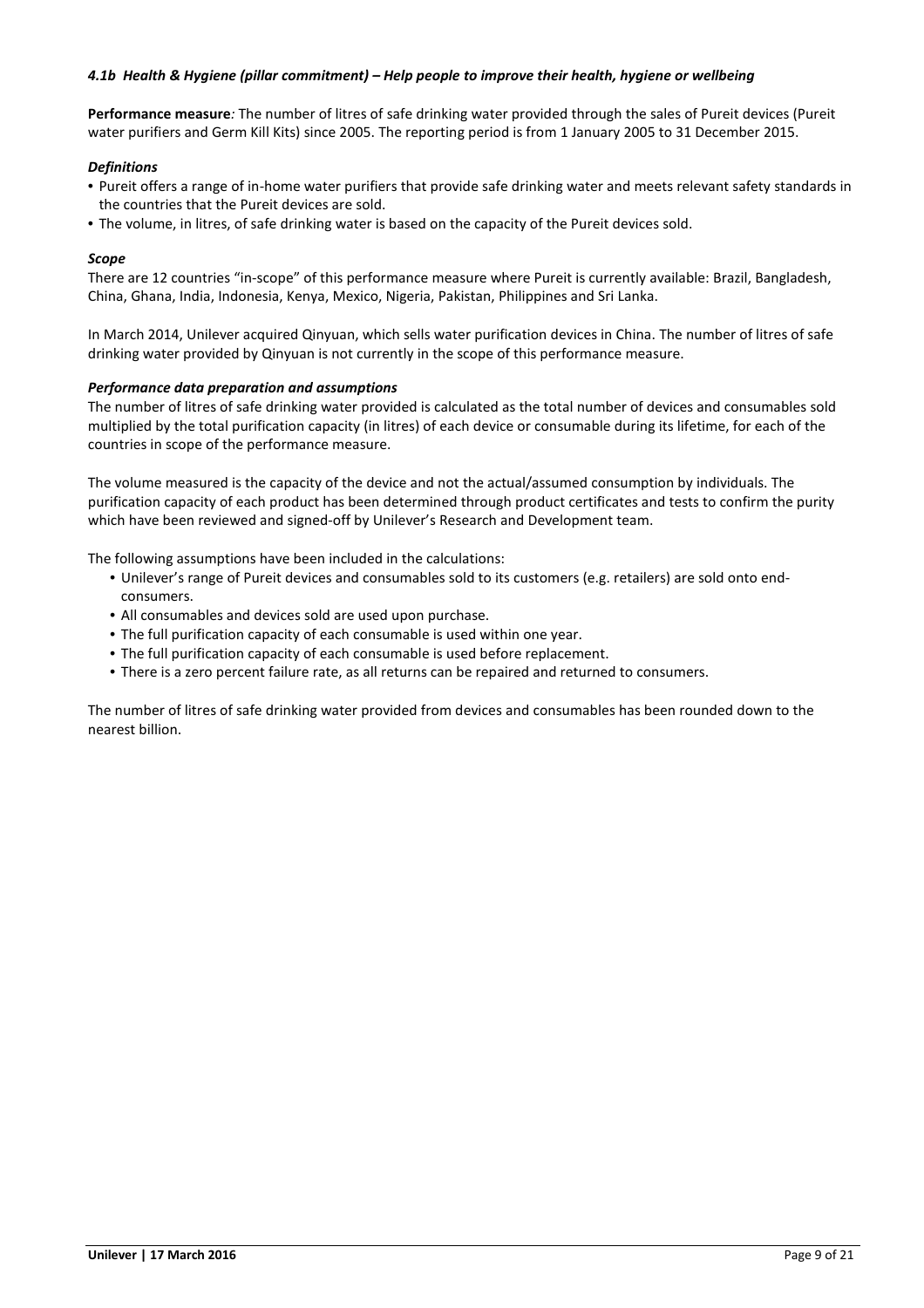# *4.2 Nutrition (pillar commitment) – Helping people to achieve healthier diets*

**Performance measure**: The percentage of sales volume of Unilever's food and refreshment products meeting the criteria for highest nutritional standards, based on globally recognised dietary guidelines, at the end of September 2015 (this covers the period 1 October 2014 to 30 September 2015).

# *Definitions*

- Unilever's food and refreshment products portfolio consists of the individual food and refreshment SKUs (stock-keeping units), as well as the products marketed under the joint ventures of Lipton with Pepsi, Suntory and Morinaga.
- The highest nutrition standards**\*** refer to product levels of salt, saturated fat, trans fats, added sugar and kilocalories that are aligned with international dietary guidelines and are therefore the strictest within Unilever's Nutrition Enhancement Programme. We evaluate the content of these nutrients in our food and beverage products on the basis of the nutritional specifications. These specifications are the basis for nutrient levels disclosure on our product packaging or websites. The nutritional content of ingredients in our specifications is determined in line with globally and/or locally accepted food regulator methodologies.

# *Scope*

Food and refreshment products are 'in scope' of this performance measure, as well as the products marketed under the joint ventures of Lipton with Pepsi, Suntory and Morinaga. We report on all SKUs to the extent that we have the required nutritional information available. The number of SKUs which lack the required nutritional information has reduced from 2014 and represented approximately 12% of sales volumes in 2015.

### *Performance data preparation and assumptions*

The nutritional data for food and refreshment products including food service are taken from Unilever's product specification management systems. Portfolio data of products marketed under the joint ventures of Lipton with Pepsi, Suntory and Morinaga is taken from the joint ventures' data management systems.

The nutrient content of individual food and refreshment SKUs is compared to the standards in order to determine compliance. Each product must meet all the required nutrient standards per product to be determined as compliant.

All calculations are subject to internal review for accuracy and completeness before reporting, including the joint ventures data.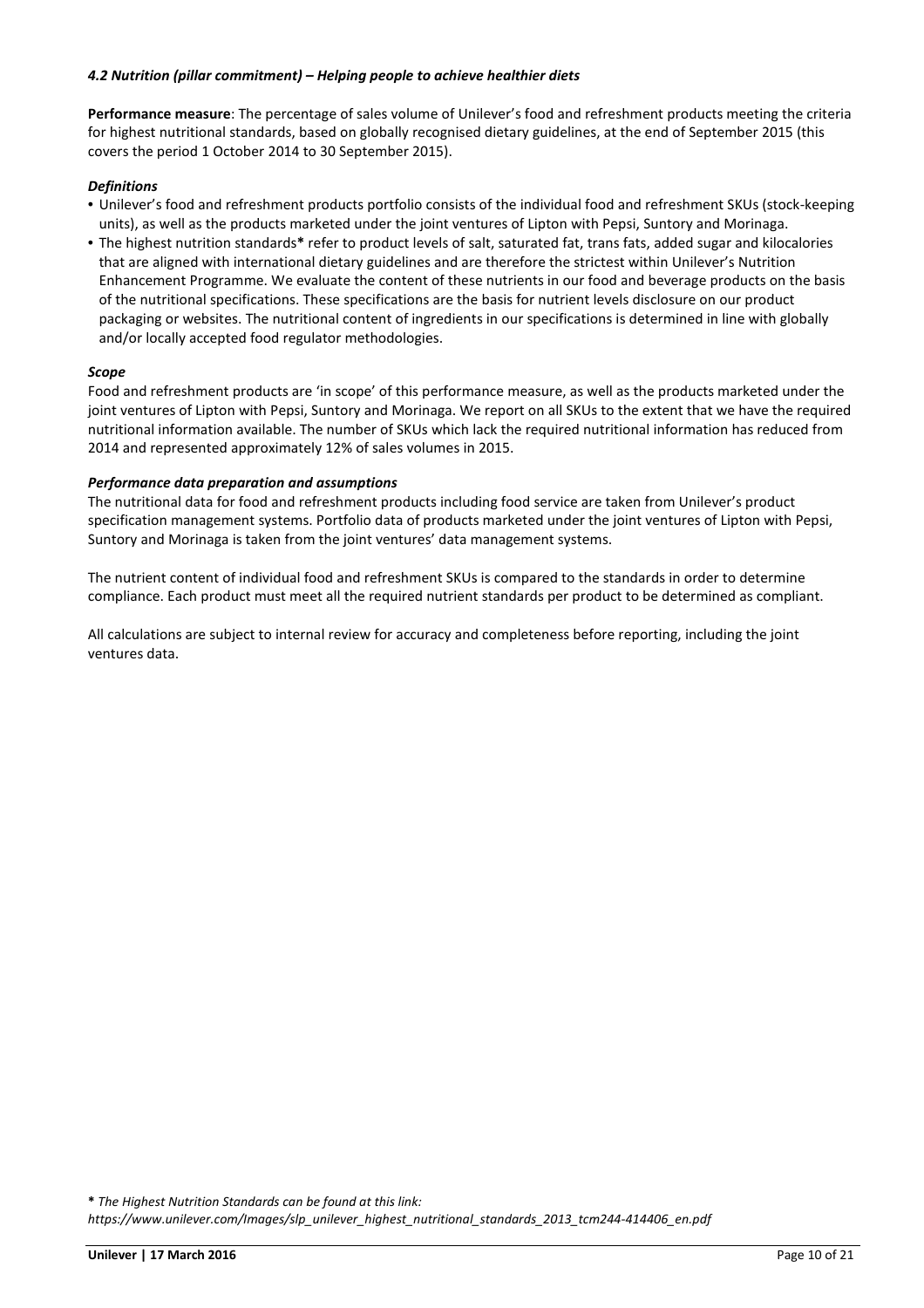# *4.3 Greenhouse gases (GHG) – Halve the greenhouse gas impact of our products across the lifecycle by 2020*

**Performance measure:** The percentage change in the greenhouse gas impact of our products across the lifecycle per consumer use between the period measured from 1 January 2010 to 31 December 2010 ("2010 baseline") and the period measured from 1 July 2014 to 30 June 2015 ("2014/15 footprint").

# *Definitions*

- The GHG performance measure considers GHG emissions (Carbon Dioxide (CO2), Methane (CH4), Nitrous Oxide (N2O), Hydro fluorocarbons and Perfluorocarbons (F-gases) and Sulphur hexafluoride (SF6)) resulting from our products.
- The GHG performance measure is expressed on a 'per consumer use' basis. 'Per consumer use' refers to the consumed amount per individual portion, single use or serving of a Unilever product by one person. It is based on the amount of product sold to the consumer, and either the recommended dose/use or habits data.
- GHG emissions are measured across these six phases of the lifecycle: raw materials (primary packaging, secondary packaging and ingredients), manufacturing, distribution, retail, consumer use and disposal.

# *Scope*

Our GHG performance measure calculates the GHG emissions related to our products:

- In 14 key countries: Brazil, China, France, Germany, India, Indonesia, Italy, Mexico, Netherlands, Russia, South Africa, Turkey, UK, and USA.
- For our 12 sub-categories: Baking Spreading and Cooking, Beverages, Deodorants, Dressings, Hair Care, Household Care, Ice Cream, Laundry, Oral Care, Savoury, Skin Care and Skin Cleansing.
- In six phases of the lifecycle: raw materials (primary packaging, secondary packaging, ingredients), manufacturing, distribution, retail, consumer use and disposal.

Products excluded from the GHG performance measure are:

- Those for which the required data is not available with sufficient detail and/or where Unilever does not have direct influence over the footprint of the finished product, namely: products developed and manufactured through our joint venture operations, products distributed to professional markets via Food Solutions, bulk items and export items that are sold to third parties as unfinished products, promotional items and complex packs, and tools and devices (including Pureit).
- Those which have exceptionally high sales volumes expressed in per consumer uses and represent a negligible proportion of our absolute impact, thereby having the potential to distort the 'per consumer use' performance measure (namely Q Tips cotton swabs, Annapurna salt and Vaseline lip balm).

These exclusions are applied consistently across the GHG, water and waste pillar commitment performance measures.

### *Performance data preparation and assumptions*

Calculating this performance measure requires a detailed analysis of the GHG impacts of thousands of products spread across 14 key countries. The results are calculated at a corporate level on a per consumer use basis. The GHG impact is calculated for a representative sample of products, based on a clustering of products. The clustering aims to account for at least 80% of our sales volume in the key countries. The representative product assessment is then extrapolated at a category and country level to account for the un-clustered products in each of the 14 key countries.

For each representative product, a number of internal and external data sources are used to describe the various life cycle activities and inputs (e.g. specification of product, energy for site of manufacture, consumer use data). Consumer use (i.e. the consumed amount per individual portion, single use or serving of a Unilever product by one person) is determined based on either consumer habits studies or on-pack recommendations. In cases where relevant consumer habits studies are unavailable, internal expert opinion is also used where necessary. Consumer use data often varies by country. The data on the GHG emission impact of ingredients and packaging are obtained from external databases (based on industry averages) or internal expert studies. Information on the GHG impact of ingredients, packaging and consumer use is analysed and combined with the GHG impact of manufacturing and distribution (based on internal data sources) to calculate our GHG performance measure.

We restated the 2010 baseline to include updated ingredients and packaging GHG data, including significant revisions of surfactant data, palm oil data and of the external database containing ingredients and materials emissions data, revised energy mixes for domestic hot water in four key countries, updated country electricity mixes and updated consumer habits data. Therefore, our 2014/15 GHG performance measure result is not comparable to those results reported in prior years.

The GHG performance measure is subject to internal review to identify and correct material anomalies before it is reported.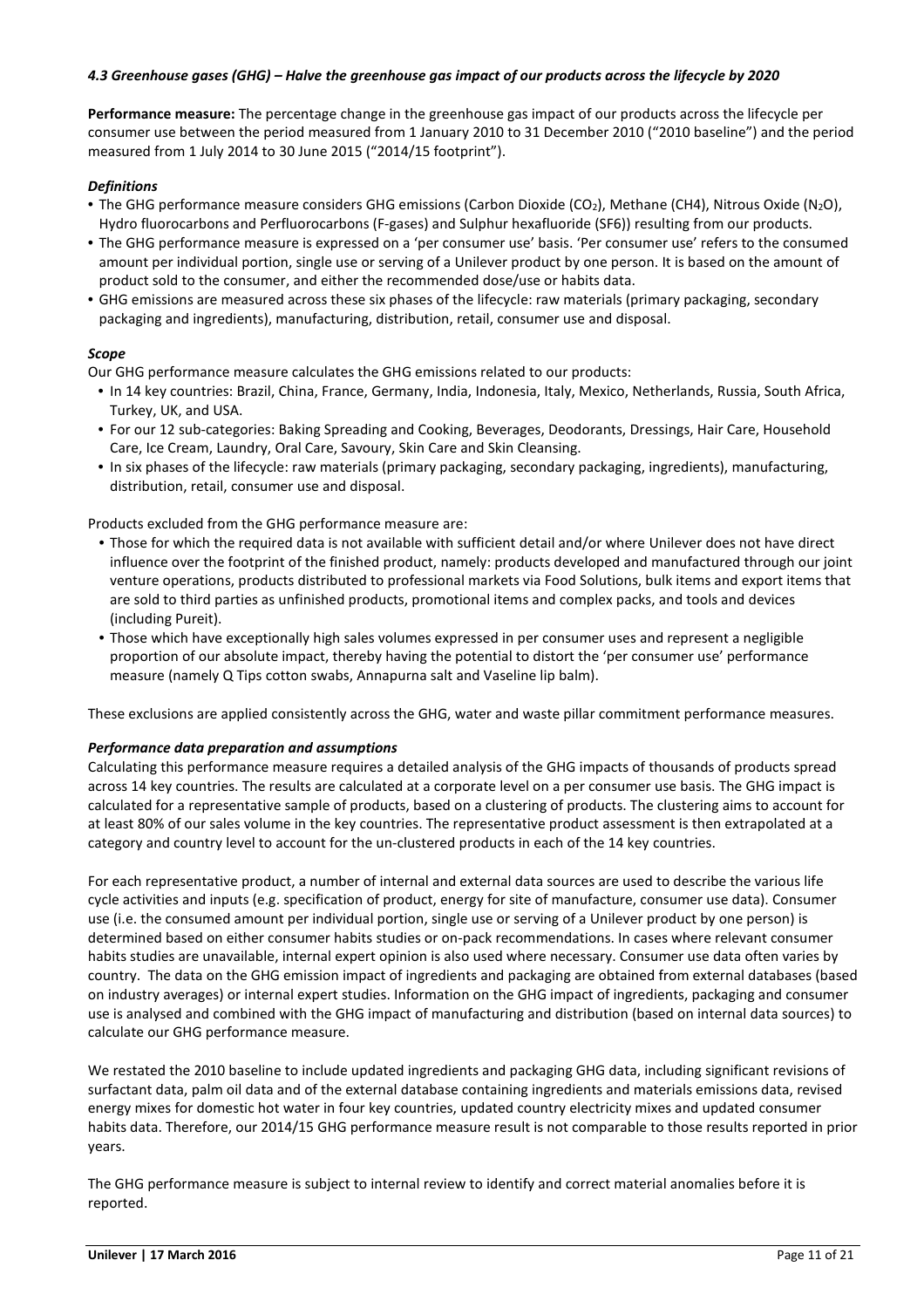# *4.4 Water – Halve the water associated with the consumer use of our products by 2020*

**Performance measure**: The percentage change in the water impact (water in our products and water associated with the consumer use of our products) per consumer use between the period measured from 1 January 2010 to 31 December 2010 ("2010 baseline") and the period measured from 1 July 2014 to 30 June 2015 ("2014/15 footprint").

# *Definitions*

- The water performance measure considers the water in our products (ingredients phase) plus the water used by consumers for our products (consumer-use phase). Agricultural water and water use related to non-renewable materials (raw material phase), and water used in manufacturing are not included as these data are not yet available at the required quality or accuracy level.
- The water performance measure is expressed on a 'per consumer use' basis. 'Per consumer use' refers to the consumed amount per individual portion, single use or serving of a Unilever product by one person. It is based on the amount of product sold to the consumer and either the recommended dose/use or habits data.
- Our definition of domestic water scarcity based on an assessment in 2008 (updated in 2011) is based on:
	- a) an evaluation of the number of people in each country experiencing physical water scarcity
	- b) the number of people who lack access to an improved water source
	- c) countries which have watersheds with WSI1>0.4 and/or where less than 80% of the population has access to sanitation/clean water.

### *Scope*

Our water performance measure is calculated for our products:

- In seven countries: China, India, Indonesia, Mexico, South Africa, Turkey and the USA. These seven countries were identified as water-scarce based on an assessment in 2008 (updated in 2011) of domestic water used with our products in the 14 key countries.
- For five sub-categories: Hair Care, Household Care, Laundry, Oral Care and Skin Cleansing. Of Unilever's 12 subcategories, these five represented 99% of our absolute water impact.
- In two phases in our life cycle: raw materials (ingredients) and consumer use.

Products excluded from the water performance measure are:

- Those for which the required data is not available with sufficient detail and/or where Unilever does not have direct influence over the footprint of the finished product, namely: products developed and manufactured through our joint venture operations, products distributed to professional markets via Food Solutions, bulk items and export items that are sold to third parties as unfinished products, promotional items and complex packs, and tools and devices (including Pureit).
- Those which have exceptionally high sales volumes expressed in per consumer uses and represent a negligible proportion of our absolute impact, thereby having the potential to distort the 'per consumer use' performance measure (not applicable to the 2014/15 footprint for water).

These exclusions are applied consistently across the GHG, water and waste pillar commitment performance measures.

### *Performance data preparation and assumptions*

Calculating this performance measure requires a detailed analysis of the water impacts of around one thousand products. The results are calculated at a corporate level on a per consumer use basis. The water impact is calculated for a representative sample of products, based on a clustering of products. The clustering aims to account for at least 80% of our sales volume in the 14 key countries, of which seven have been defined as water-scarce. The representative product assessment is then extrapolated at a category and country level to account for the unclustered products in each of the seven water scarce countries.

For each representative product, a number of internal and external data sources are used to describe the two life cycle activities and inputs (specification of products and consumer use data). Data on the water impact of the ingredients phase is obtained from internal product specification systems. Consumer use (i.e. the consumed amount per individual portion, single use or serving of a Unilever product by one person) is determined based on either consumer habits studies or on-pack recommendations. In cases where relevant consumer habits studies are unavailable, internal expert opinion is also used where necessary. Consumer use data often varies by country.

We restated the 2010 baseline to include updated consumer habits data. Therefore, our 2014/15 water performance measure result is not comparable to those results reported in the prior years.

The water performance measure is subject to internal review to identify and correct material anomalies before it is reported.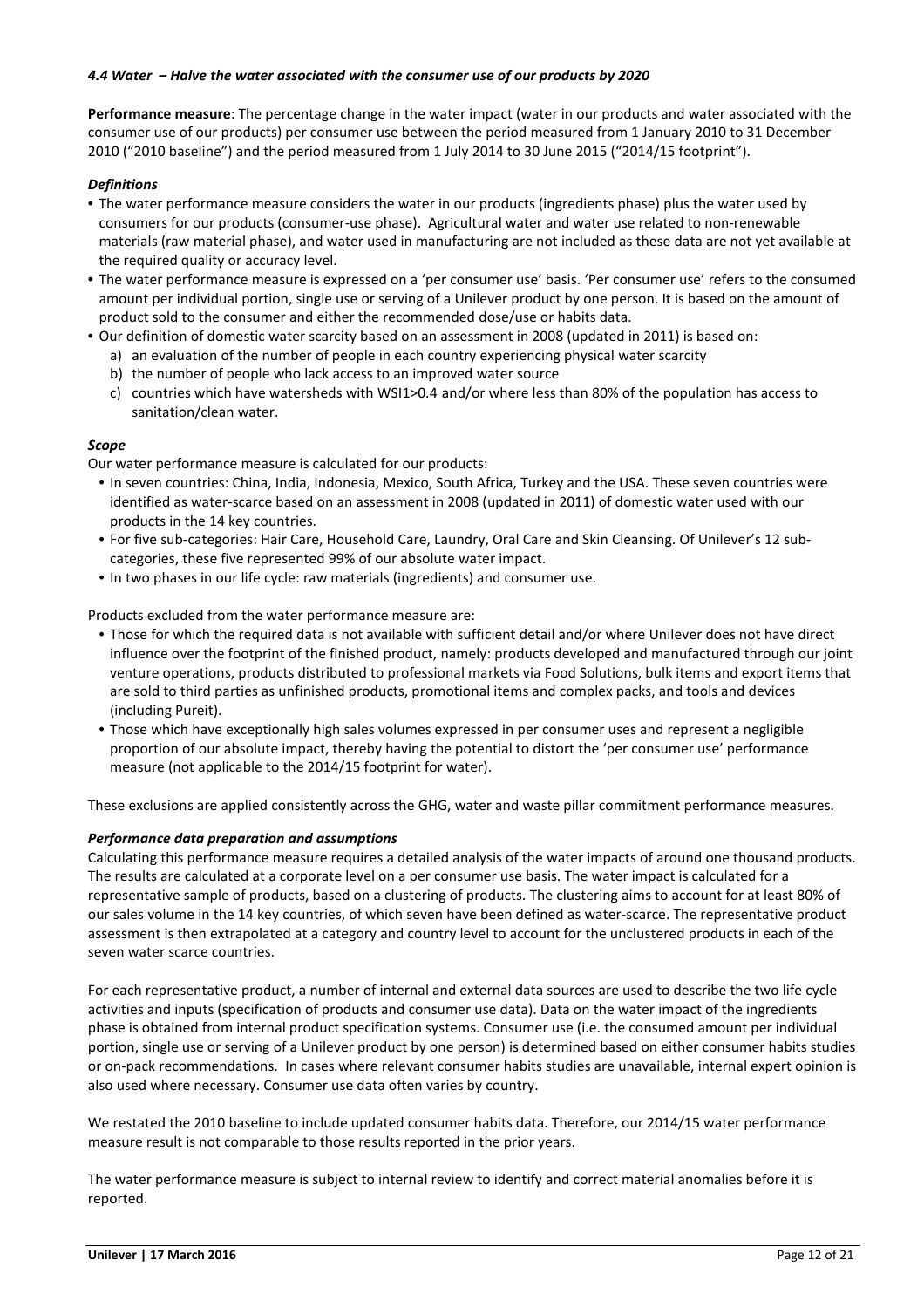# *4.5 Waste – Halve the waste impact associated with the disposal of our products by 2020*

**Performance measure**: The percentage change in the waste impact of our products across the lifecycle per consumer use between the period measured from 1 January 2010 to 31 December 2010 ("2010 baseline") and the period measured from 1 July 2014 to 30 June 2015 ("2014/15 footprint").

# *Definitions*

- The waste performance measure considers waste from disposal of our primary and secondary packaging only to the extent that this has not been recycled, reused, or recovered, plus product left behind in the primary pack at disposal ("leftover").
- The waste performance measure is expressed on a 'per consumer use' basis. 'Per consumer use' refers to the consumed amount per individual portion, single use or serving of a Unilever product by one person. It is based on the amount of product sold to the consumer and either the recommended dose/use or habits data.
- Recycled packaging refers to packaging that has been converted back into its original material.
- Recovery refers to the recapture of energy embedded within packaging.
- Reuse refers to packaging which is reused for its original application (e.g. refilled) or for a different application (e.g. ice cream tubs reused to store food).

# *Scope*

Our waste performance measure calculates the waste related to the disposal of our packaging and leftover:

- In 14 key countries: Brazil, China, France, Germany, India, Indonesia, Italy, Mexico, Netherlands, Russia, South Africa, Turkey, UK, and the USA.
- For our 12 sub-categories: Baking Spreading and Cooking, Beverages, Deodorants, Dressings, Hair Care, Household Care, Ice Cream, Laundry, Oral Care, Savoury, Skin Care, and Skin Cleansing.
- In two phases in our life cycle: raw materials (primary packaging and secondary packaging, which has not been recycled and recovered), and consumer use (leftover).

Products excluded from the waste performance measure are:

- Those for which the required data is not available with sufficient detail and/or where Unilever does not have direct influence over the footprint of the finished product, namely: products developed and manufactured through our joint venture operations, products distributed to professional markets via Food Solutions, bulk items and export items that are sold to third parties as unfinished products, promotional items and complex packs, and tools and devices (including Pureit).
- Those which have exceptionally high sales volumes expressed in per consumer uses and represent a negligible proportion of our absolute impact, thereby having the potential to distort the 'per consumer use' performance measure (namely Q Tips cotton swabs, Annapurna salt, and Vaseline lip balm).

These exclusions are applied consistently across the GHG, water and waste pillar commitment performance measures.

### *Performance data preparation and assumptions*

Calculating this performance measure requires a detailed analysis of the waste impacts of thousands of products spread across 14 key countries. The results are calculated at a corporate level on a per consumer use basis. The waste impact is calculated for a representative sample of products, based on a clustering of products. The clustering aims to account for at least 80% of our sales volume in the key countries. The representative product assessment is then extrapolated at a category and country level to account for the un-clustered products in each of the 14 key countries.

For each representative product, a number of internal and external data sources are used to describe the various life cycle activities and inputs (e.g. specification of product, consumer use data). Consumer use is determined based on either consumer habits studies or on-pack recommendations. In cases where relevant consumer habits studies are unavailable, internal expert opinion is used. Consumer use data often varies by country. The amount of packaging that has been recycled, reused, or recovered is determined using relevant Recycling and Recovery Indices ("RRI") from each of the 14 key countries. Sources of RRI include government-published or industry-average data. In cases where these sources are unavailable or unreliable, internal expert opinion is used.

We restated the 2010 baseline to use more accurate and relevant RRI data and updated consumer habits data. Therefore, our 2014/15 waste performance measure result is not comparable to those results reported in prior years.

The waste performance measure is subject to internal review to identify and correct material anomalies before it is reported.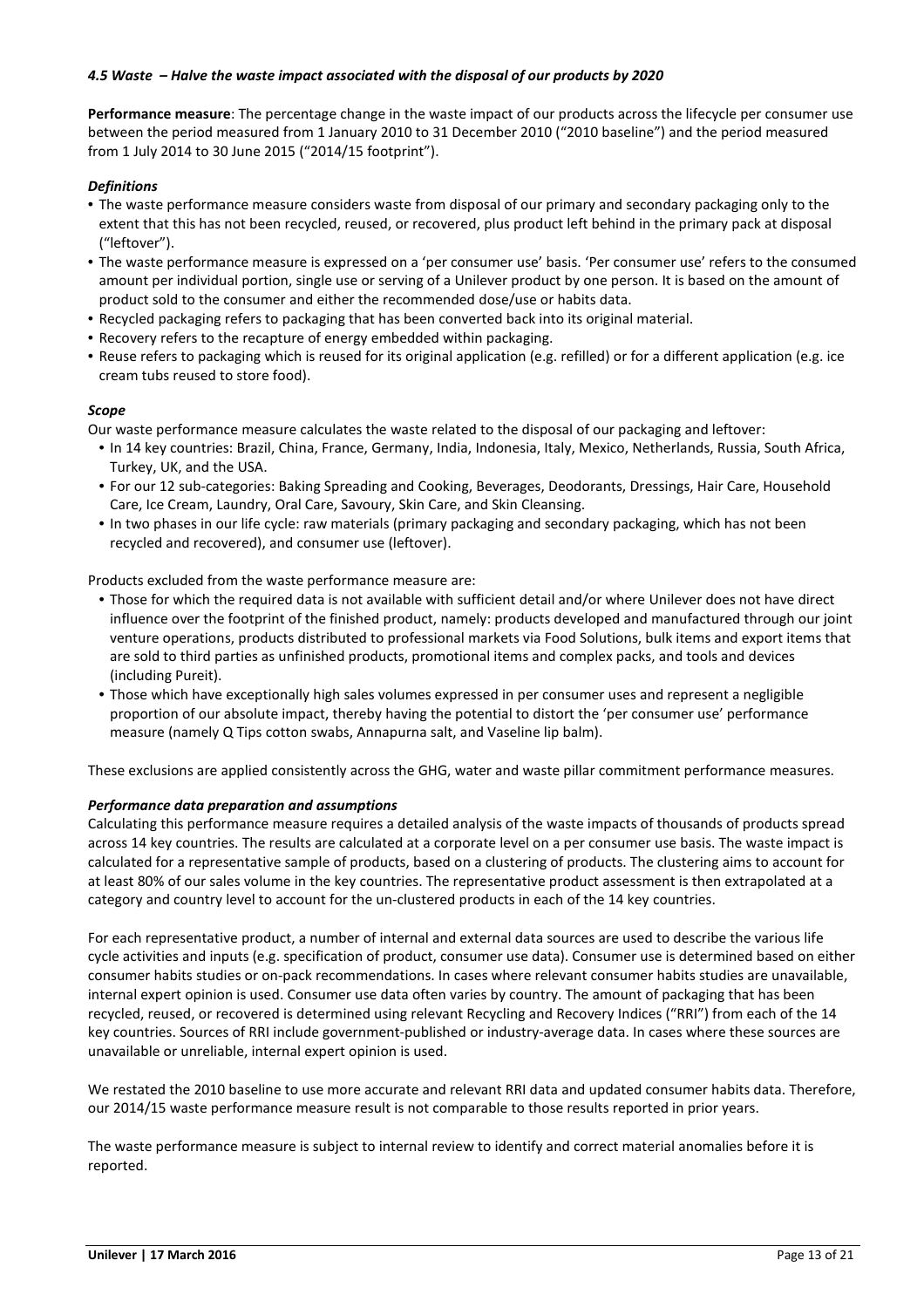# *4.6 Sustainable sourcing – Sustainable paper and board*

**Performance measure**: The percentage of our purchased paper and board packaging (that is wood fibre based) coming from sustainable sources (certified as sustainable or recycled materials) from 1 January 2015 to 31 December 2015.

Of the above performance measure only the percentage of our purchased paper and board packaging (that is wood fibre based) from certified as sustainable sources has been subject to independent assurance.

# *Definition*

- The wood fibre based paper and board packing includes both virgin wood fibre and recycled fibre materials, often combined in a single product.
- Sustainable sources refers to the wood fibre in our purchases of paper and board packaging that has either come from a sustainably managed certified forest (virgin) with a full chain of custody (traceability), or recycled waste materials.
- The Forest Stewardship Council (FSC) and the Programme for Endorsement of Forest Certification (PEFC) schemes are considered to be acceptable in accordance with Unilever's sustainable sourcing policy\*.
- Recycled fibres are:
- Pre-consumer waste originating from fibre that has been diverted from a waste stream during the manufacturing process and has not been used by the end consumer.
- Post-consumer waste that has been used for its intended purpose by the end users of the product and has been reclaimed from a waste stream.
- All our paper and board packaging suppliers are requested to provide a self-assessment regarding the content of the materials supplied in respect of weight, wood-fibre content, certified and recycled.
- All shipments to our manufacturing sites are uniquely identified so can be traced to specific supplier and source.

### *Scope*

Paper and board packaging includes folding cartons, customer packaging, aseptic, and ice cream sticks, but does not include flexible, labels, tea bags or purchases by third parties that manufacture products for Unilever.

Our performance measure excludes paper and board packaging where the underlying data relating to weight per thousand pieces cannot be obtained or accurately estimated. These exclusions represent 2% of our total spend on paper and board packaging.

### *Performance data preparation and assumptions*

All suppliers of paper and board packaging are recorded in Unilever's purchasing systems. The Unilever Procurement function records and tracks the amount of raw material (in this case wood fibre in paper and board packaging) sourced sustainably by:

- Recording purchases of paper and board packaging materials from the relevant Unilever purchasing systems.
- Obtaining a self-declaration from these suppliers on:
- weight per thousand pieces of each type of packaging material;
- percentage of the total weight that is wood fibre;
- certification (FSC or PEFC) claim related to the supply, if relevant; composition of packaging material in terms of percentage that is recycled fibre and percentage that is virgin wood fibre.

Some suppliers use estimates in their self-assessments on the above information.

On an annual basis Unilever commissions an independent third party (Proforest Limited to perform a desktop based verification of a sample of supplier self-declarations. Sampling is done on a statistical basis taking into account large volume and small volume suppliers, as well as those that provide materials that meet one of the certification standards. The selected suppliers are sent questionnaires, by Proforest, to complete and are requested to provide relevant evidence supporting their self-assessment. The scope of the Proforest verification is from 1 January 2015 to 30 September 2015 with the findings extrapolated across the full calendar year.

The results of the verification are applied to the volume of paper and board packaging purchased in the 12 months to 31 December 2015.

The performance measures are subject to internal review to identify and correct material anomalies before they are reported.

\* *Unilever's sustainable sourcing policy (wood-fibre based materials): https://www.unilever.com/Images/final-wood-fibre-basedmaterial-policy-for-publication tcm244-426886 en.pdf.*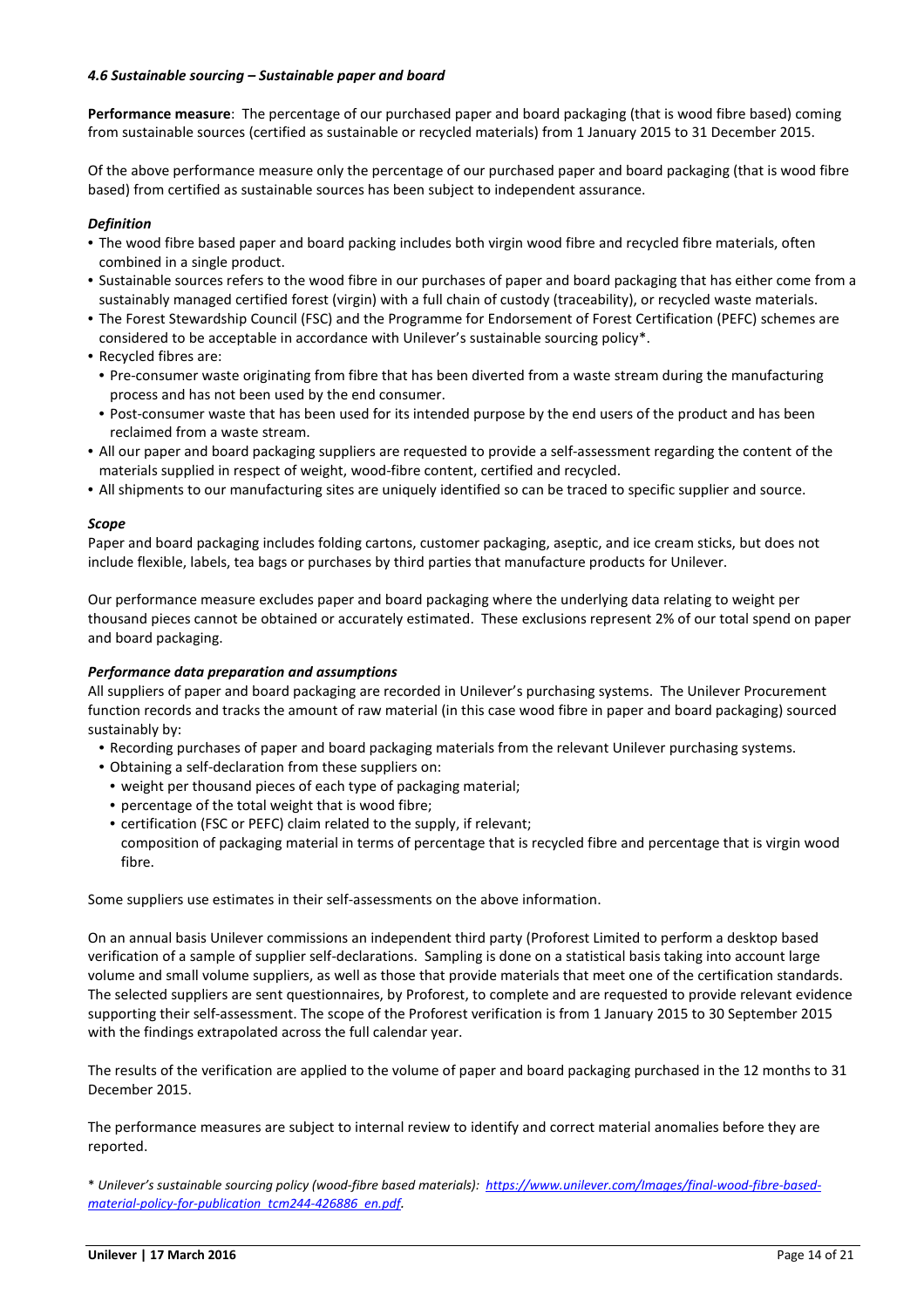# *4.7 Sustainable sourcing –* **Sustainable herbs and vegetables, fruit and sugar**

*Performance measure:* There are three specific measures:

- The percentage of top 13 herbs and vegetables purchased from sustainable sources from 1 January 2015 to 31 December 2015;
- The percentage of fruit purchased from sustainable sources from 1 January 2015 to 31 December 2015; and
- The percentage of sugar purchased from sustainable sources from 1 January 2015 to 31 December 2015.

# *Definitions*

- Our definitions of herbs, vegetables, fruit, and sugar raw materials are defined based on a selection of Global Local Items identified by our Ingredients Team and agreed with our Material Expert Team. They are in the top 10 agricultural raw material groups in scope for the USLP
- The top 13 herbs and vegetables refers to a group of raw materials made up of the following crops: tomato, potato, onion, leek, pumpkin, green beans, mushrooms champignon, peas, celeriac, carrot, basil, chives, and parsley. This group of raw materials represents more than 80% of the total herbs and vegetables volume. All other herbs and vegetables crops are included in a group of raw materials called 'Other Vegetables'.
- Fruit refers to a group of raw materials made up of 58 crops.
- Sugar refers to a group of raw materials comprised of sugar beet and sugar cane derived sugar.
- All suppliers, for all raw materials defined above, are required to comply with the requirements set out in the Unilever Sustainable Agriculture Code 2010 (SAC)\* in order for us to categorise them as sustainable sources. The mechanisms to demonstrate compliance are outlined in the SAC Scheme Rules\*\*.
- The Unilever Sustainable Sourcing Assurance Committee (SSAC) is responsible for the design, maintenance and proper implementation, interpretation and documentation of the SAC Scheme Rules.

### *Scope*

All raw material purchases are in scope for the three performance measures except for:

- top 13 Herbs and Vegetables raw materials group excludes spices; and
- Sugar raw materials group excludes confectionary items, sweeteners and starches.

All three raw material groups exclude purchases by third parties that manufacture products for Unilever.

#### *Performance data preparation and assumptions*

#### *i. Total purchased volumes*

All raw material purchases are recorded in relevant Unilever purchasing systems. The purchased volume data for the raw material groups is extracted from these systems. Where raw materials are part of a broader commodity purchase e.g. a fruit puree in a fruit juice or glucose syrup, the relevant proportion, for the above three raw materials groups, is determined using information from Unilever's product specification system. The total volume (in tonnes) per raw material group is then calculated by consolidating the volumes of individual purchases and the relevant proportion from the broader commodity purchases.

### *ii. Sustainable volumes*

All suppliers raw materials are recorded in Unilever's purchasing systems. The Unilever Procurement function records and tracks the amount of raw material sourced sustainably by:

- Recording purchases of raw materials from the relevant Unilever purchasing systems; and
- Obtaining a self-declaration from these suppliers on their level of compliance with the SAC.

On an annual basis Unilever commissions an independent third party (SGS S.A.) to verify a sample of supplier selfdeclarations. Sampling is done on a statistical basis taking into sustainability risks associated with the supplier location. Further details of this verification activity are set out in our SAC Scheme Rules\*\*.

The results of the verification are applied to the total purchased volumes for each raw material in the 12 months to 31 December 2015.

The performance measures are subject to internal review to identify and correct material anomalies before they are reported.

<sup>\*</sup> *SAC 2010 - https://www.unilever.com/Images/sd unilever sustainable agriculture code 2010 tcm13-387440 tcm244 409788 en.pdf* 

<sup>\*\*</sup> *SAC Scheme Rules 2015 - https://www.unilever.com/Images/scheme-rules tcm244-409273 1 en.pdf*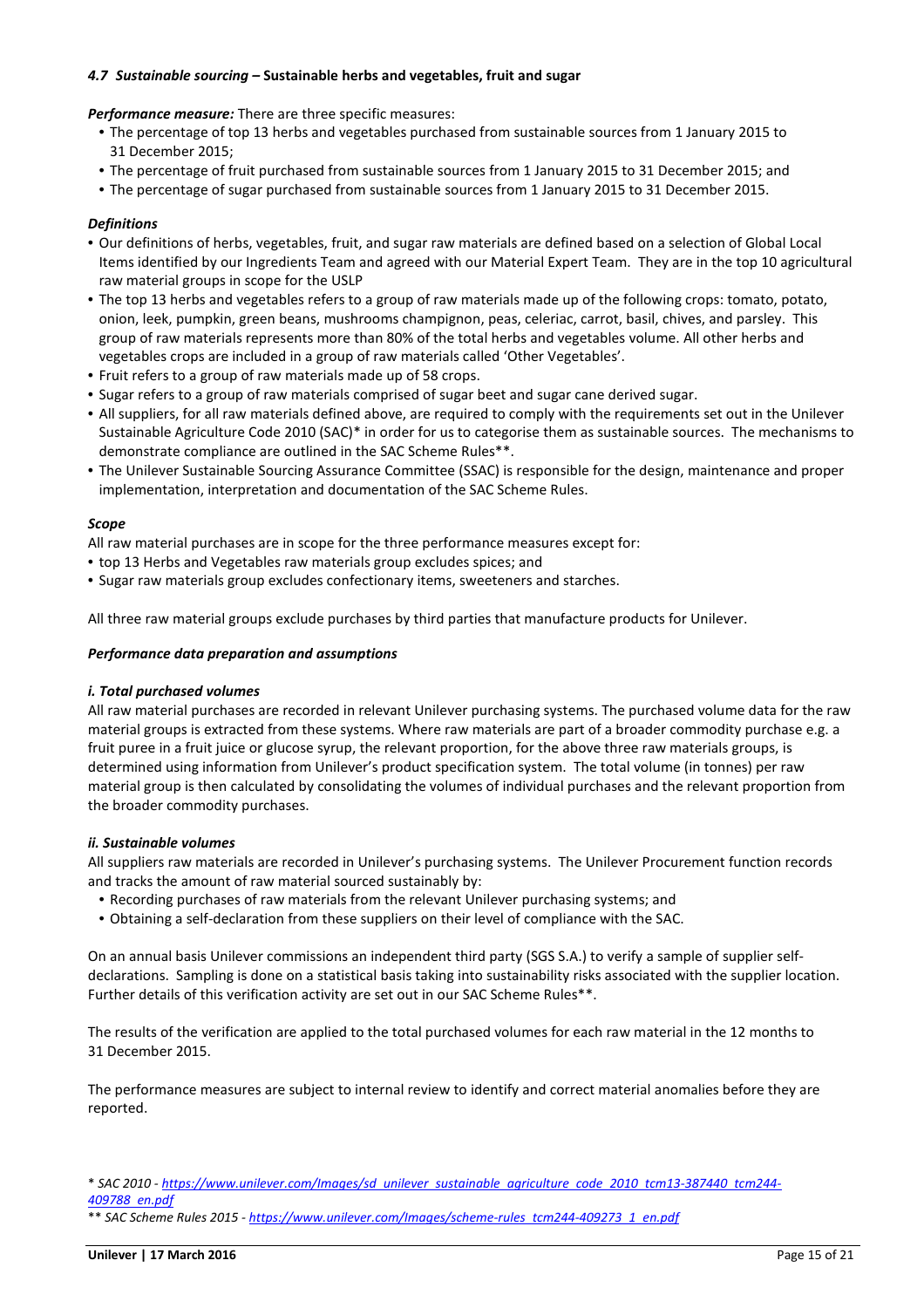# **5. Environmental and Occupational Safety performance data preparation**

Sections 5.1 – 5.8 detail the basis of preparation for each EOS performance measure.

# *5.1 Water – Quantity of water (in cubic metres) abstracted by manufacturing sites (part of USLP)*

**Performance measure**: The amount of water abstracted in cubic metres by manufacturing sites in 2015 (this covers the period 1 October 2014 to 30 September 2015). Total water abstracted during the reporting year compared to the total water abstracted in the baseline year (2008).

# *Definitions*

- Each factory records water abstracted for use in manufacturing from various sources. These sources are classified as; municipal/piped sources, groundwater (direct abstraction by site), surface water (direct abstraction from river or lake), brackish/saline sources (direct abstraction from estuary or sea), water delivered to site by tanker, non-contact cooling water (any source).
- Total water abstracted is the sum of these sources, measured in cubic metres.
- We calculate water abstracted per tonne of production, based on total water abstracted in cubic metres divided by the sum of production volume in tonnes reported by each manufacturing site.

# *Scope*

The water sources that result in total water include: municipal/piped sources, groundwater (direct abstraction by site), surface water (direct abstraction from river or lake), brackish/saline sources (direct abstraction from estuary or sea), water delivered to site by tanker, non-contact cooling water (any source).

Water used at our manufacturing sites from the following sources are excluded from total water abstracted:

- Rainwater captured and treated on the manufacturing site.
- Embedded water or water contained in raw materials is not included.
- Water abstracted by third parties that manufacture or package products for Unilever.

# *Performance data preparation and assumptions*

Water abstraction data is taken from meter reads/invoices and captured by each manufacturing site in the EPR system. All data is recorded in cubic metres.

The EPR system summarises and aggregates the data into standard reports by manufacturing site and at regional and global levels.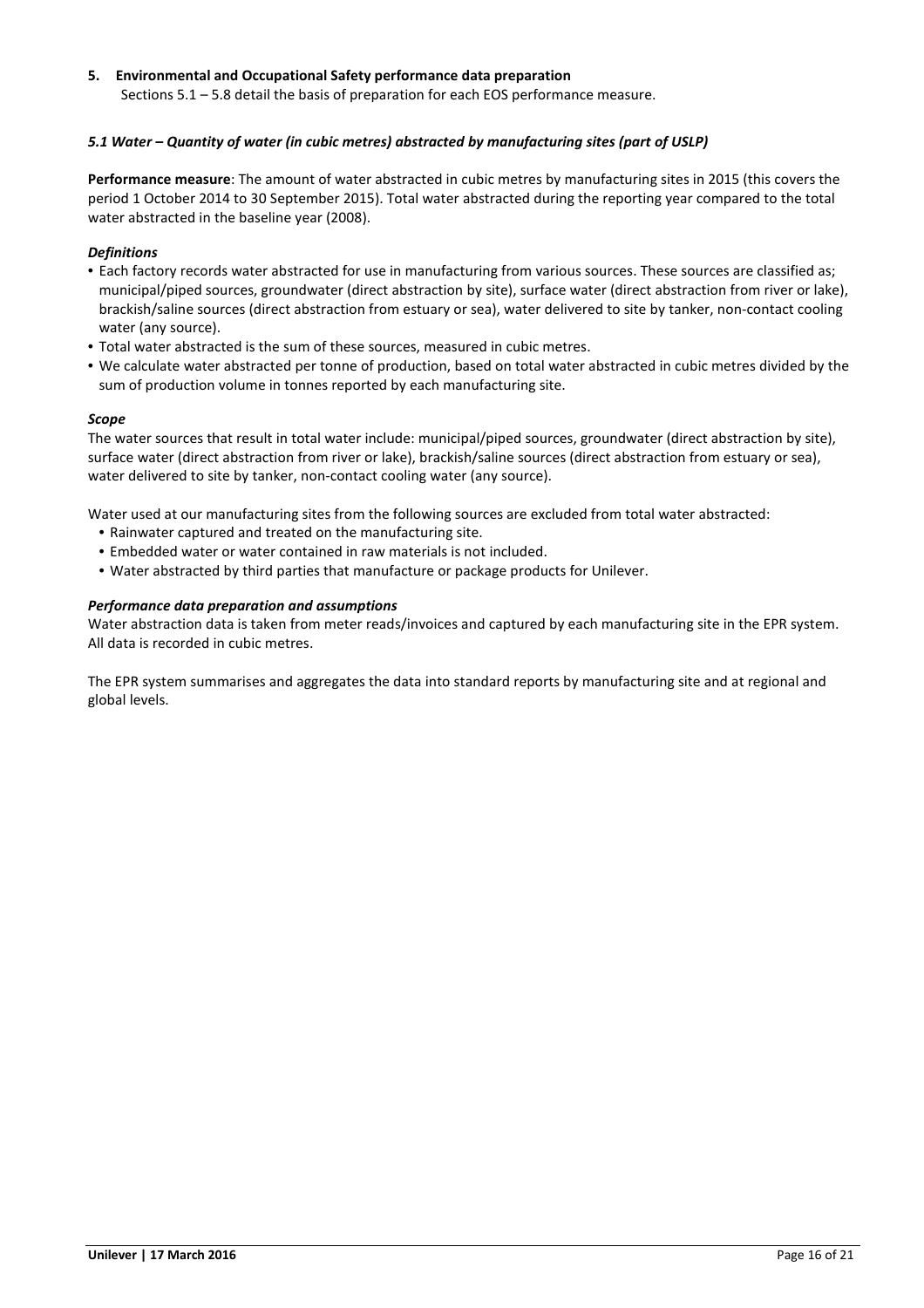# *5.2 Emissions of chemical oxygen demand (COD) in kg per tonne of production*

**Performance measure:** Chemical oxygen demand (COD) in kg (this covers the period 1 October 2014 to 30 September 2015).

### *Definitions*

- COD represents the ingredients and product lost from our manufacturing processes in process wastewaters. It arises mainly during cleaning operations.
- COD is widely used by regulatory bodies to control industrial wastewaters and to calculate the correct level of charges for downstream municipal wastewater treatment, which is designed to remove most of the COD before the wastewater is discharged to the environment.

#### *Scope*

The Unilever COD data represents the effluent load discharged from the boundary of the manufacturing site. It is typically calculated from a representative concentration of COD in the wastewater and volumetric flow of the wastewater.

Reuse of COD on-site, for example through irrigation of land on the Unilever site, is excluded from reported COD.

#### *Performance data preparation and assumptions*

The COD load is typically calculated using COD concentration data measured in on-site laboratories or those of wastewater treatment companies and volumetric flow data from effluent flow meters on site.

Where direct measurement of COD is not carried out, estimation methodologies are applied e.g. by reference to BOD (Biological Oxygen Demand) measurements and COD:BOD ratios for sites with similar product output.

The data does not make any allowance for the fact that based on individual site data we estimate that around a further 90% of this material is removed in municipal wastewater treatment plants. Consequently the COD load which actually reaches the environment is much lower.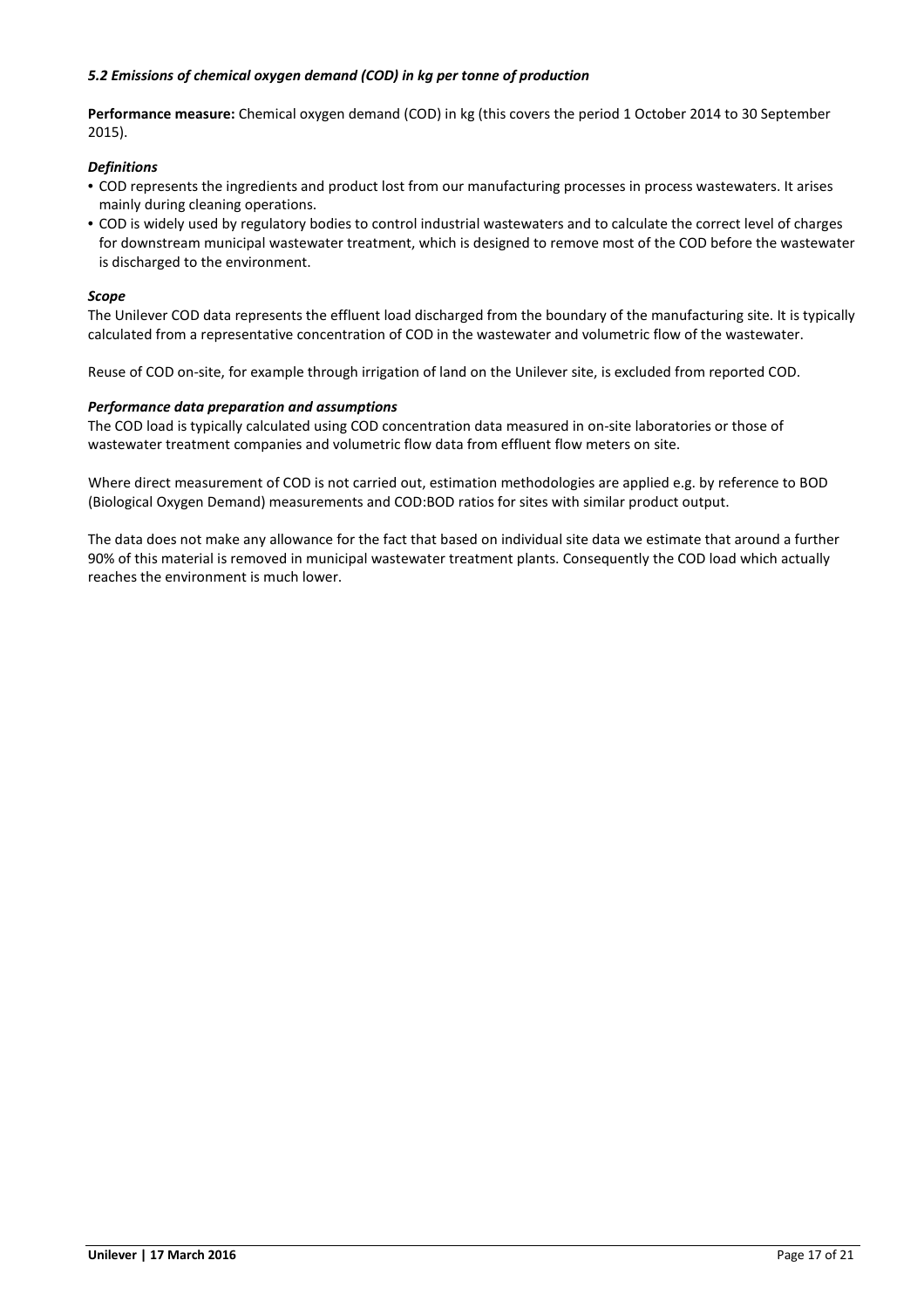# **5.3 and 5.4 Greenhouse gases –**

- **CO2 emissions from energy use in kg per tonne of production and change in the tonnes of CO2 from energy use in the year ended 30 September 2015 compared to the 2008 baseline (part of USLP); and**
- **Total energy consumption in GJ per tonne of production**

**Performance measure**: Tonnes of CO<sub>2</sub> emissions from energy used in manufacturing in 2015 (this covers the period 1 October 2014 to 30 September 2015). Absolute emissions during the reporting year compared to absolute emissions in the baseline year (2008).

# *Definitions*

- Each factory records energy used in manufacturing under various energy sources (e.g. grid electricity, gas, fuel oil, etc.). Each energy use is converted to gigajoules (GJ), using standard conversion factors and calorific values.
- CO2 emissions from energy used in manufacturing sites is calculated from energy sources in gigajoules multiplied by the carbon emission factor for each energy type (in kg CO<sub>2</sub> per GJ).
- Absolute CO<sub>2</sub> emissions during the reporting year is the sum of CO<sub>2</sub> emissions for each energy source.
- We calculate CO<sub>2</sub> emissions per tonne of production, based on absolute CO<sub>2</sub> emissions divided by the sum of production volume in tonnes reported by each manufacturing site.

# *Scope*

The energy sources that result in  $CO<sub>2</sub>$  emissions include electricity, coal, natural gas, heavy fuel oil, light fuel oil and steam used in manufacturing sites.

 $CO<sub>2</sub>$  emissions from the following uses/sources at our manufacturing sites are excluded:

- Diesel/LPG used in forklifts, fire trucks and testing power generators;
- Biogenic fuels (biomass, wood pellets, etc.); and
- Renewable electricity purchased from verifiable certification schemes.

Our GHG data does not include minor emissions sources that are beyond our boundary of operational control and that are not material. For example, emissions of CO<sub>2</sub> from energy used in our offices and warehouses are excluded, although we continue to drive improvements in these areas.

We do not measure levels of three other major GHGs because our emissions are negligible. These are: nitrous oxide (produced mainly in nitric oxide manufacture), perfluorocarbons (mainly associated with aluminium and magnesium production) and sulphur hexafluoride (used in some electrical equipment). GHG emissions associated with fugitive losses of HFC refrigerants are not included within the scope of CO2 emissions from energy used in manufacturing. These are not material compared to emissions from energy used.

### *Performance data preparation and assumptions*

Primary energy use data is taken from meter reads/invoices and captured for each manufacturing site in the EPR system. The EPR system contains factors to convert common units of energy (e.g. cubic metres of gas or tonnes of oil) to a standard unit of energy (GJ).

Carbon emission factors are used to convert energy used in manufacturing to emissions of CO<sub>2</sub>. Carbon emission factors for fuels are provided by the Intergovernmental Panel on Climate Change (IPCC). Carbon emission factors for electricity reflect the country or sub-region where each manufacturing site is located and are provided by the International Energy Agency (IEA) and local regulatory authorities, for example the United States Environmental Protection Agency (US EPA). Consistent with the USLP metric, this is based on CO<sub>2</sub> emissions as opposed to GHG emissions. Changes to Scope 2 reporting in the GHG Protocol, made in January 2015, have not yet been applied, but will be applied in future years.

These metrics are measured in the same way for all manufacturing sites. The EPR system summarises and aggregates the data into standard reports by manufacturing site and at regional and global levels.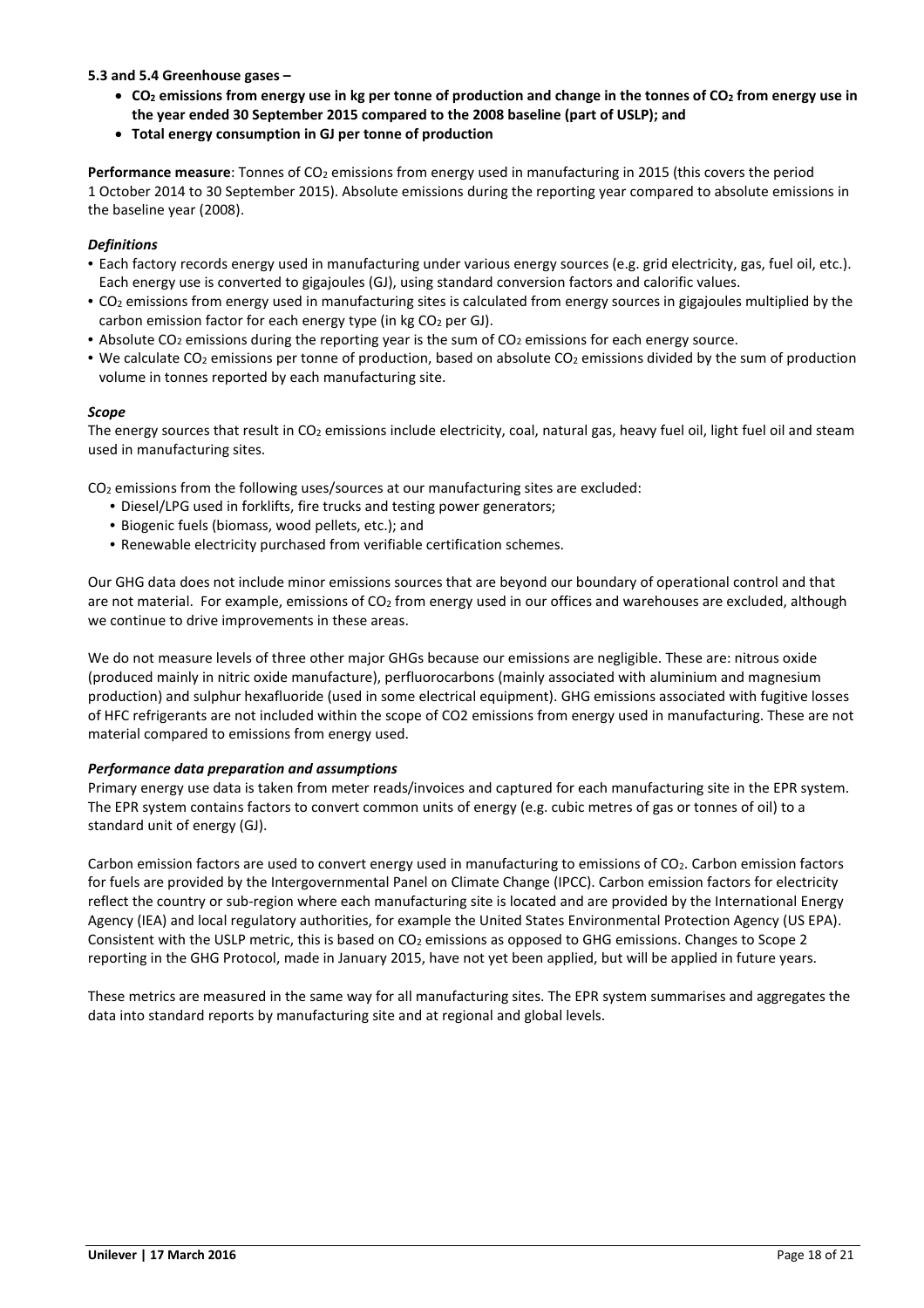# *5.5 and 5.6 Waste –*

- *Hazardous; and*
- *Non-hazardous waste in kg per tonne of production and change in tonnes of total waste in the year ended 30 September 2015 compared to the 2008 baseline (part of USLP)*

**Performance measure**: The amount of hazardous and non-hazardous waste sent for disposal in kg per tonne of production in 2015 (this covers the period 1 October 2014 to 30 September 2015). The change in the tonnes of total waste sent for disposal in the year ended 30 September 2015 compared to the baseline year (2008).

# *Definitions*

- Waste is defined as hazardous or non-hazardous as classified under local legislation where the manufacturing site is located.
- Disposal of waste refers to solid or liquid wastes that are exported by vehicle from a Unilever manufacturing site to landfill or to incineration without energy recovery.
- We calculate kg disposed waste per tonne of production, based on total tonnes of disposed waste divided by the sum of production volume in tonnes reported by each manufacturing site.

# *Scope*

The metric does not include:

- Liquid effluent wastes that are discharged from a site typically via pipeline or road tanker where the chemical oxygen demand (COD) is measured. (These liquid effluent wastes are recorded and reported separately internally).
- Waste from building/demolition projects that are not directly related to production.
- Waste that is kept permanently on-site through recycling, for example, wastes that are mixed with concrete and used as building materials.
- Waste from innovation and product trials carried out at manufacturing sites.
- Medical, sanitary or clinical waste.

# *Performance data preparation and assumptions*

Sites have access to primary waste data. This is typically from weigh-bridge tickets and invoices from waste providers and is captured by each manufacturing site in the EPR system.

This metric is measured in the same way for all manufacturing sites. The EPR system summarises and aggregates the data into standard reports by manufacturing site and at regional and global levels.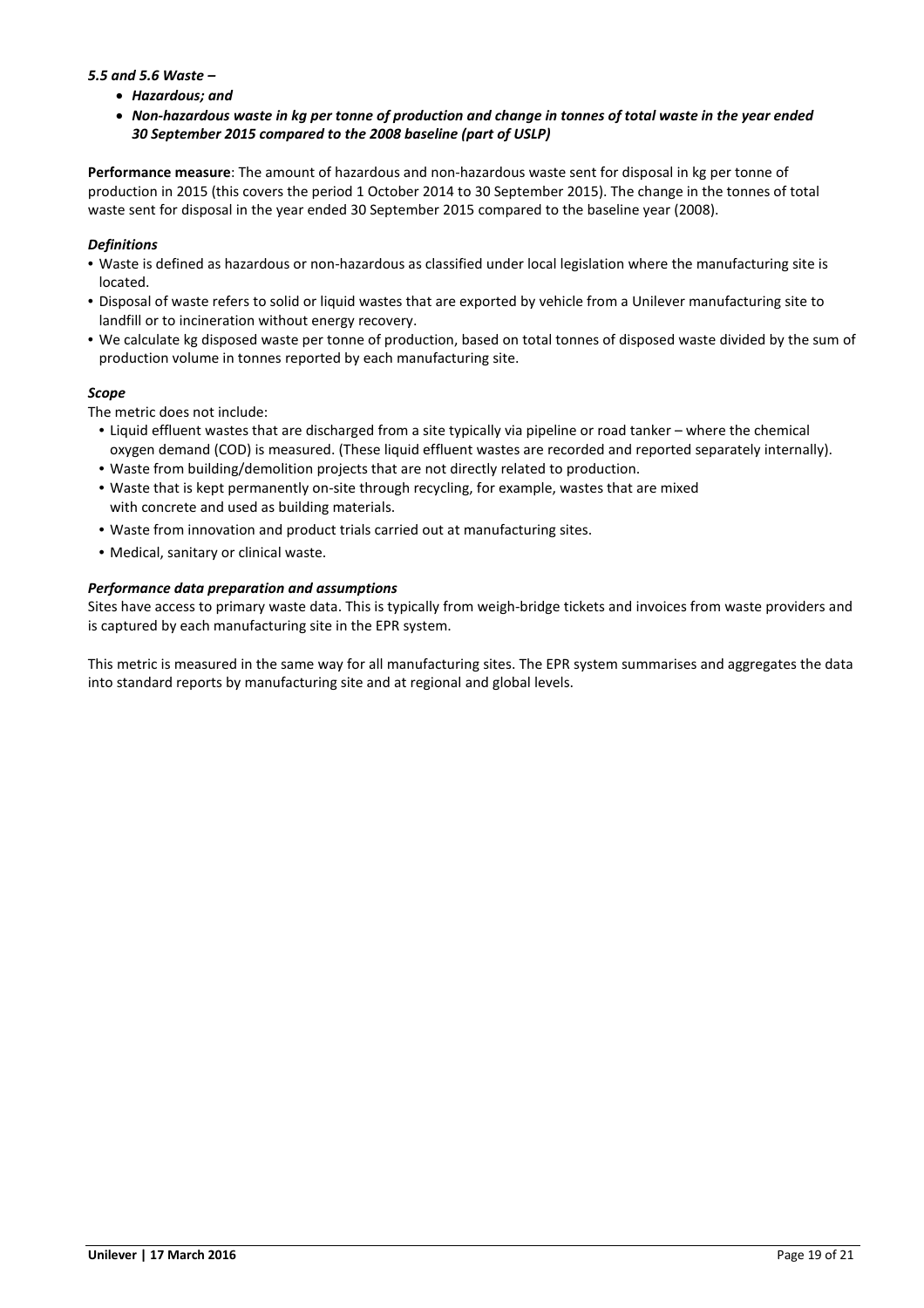# *5.7 Occupational safety – Reduce workplace injuries and accidents (fatalities)*

**Performance measure**: The number of occupational injury or work-related ill-health (WRIH) events which results from exposure to an occupational health and safety hazard(s), in the course of employment which results in death in 2015 (this covers the period 1 October 2014 to 30 September 2015).

# *Definitions and scope*

The following are referred to as Class A fatalities and are included in the scope of this performance measure:

- Fatal occupational injuries and/or fatal work-related ill-health (WRIH) cases which occur on, or across the immediate external perimeter, of a Unilever site to a Unilever employee, while he/she is on duty, a contractor while he/she is working for Unilever (including on-site third-party operations) or a person visiting the Unilever site.
- Fatal occupational injuries or work-related ill-health (WRIH) which occur while a Unilever employee is away from a Unilever site but on company business (i.e. while on duty).

We record any of the following types of fatality, categorised as Class B and C, separate to those described above. They are not included in the scope of the fatal accident performance measure but are reported separately internally:

- All fatal accidents involving members of the public which are associated with Unilever's own operations and/or associated with a Unilever employee while they are on duty. This does not include outsourced activities undertaken for us by third parties other than any fatal accidents at contract manufacturers/packers which occur while their employees are engaged in work for Unilever.
- In 2013, we introduced the recording of deaths from natural causes and suicides of anyone within a Unilever site. These incidents are only reportable internally.

### *Performance data preparation and assumptions*

 We collect data and report on three categories of fatal accidents: employee on‐site, employee off‐site and contractor on‐ site.

 at third‐party contract manufacturers where they are producing goods and services for us. In common with other In addition to this fatality data, where such accidents may be deemed to be associated with our operations, Unilever also requires its individual organisations/units to report fatal accidents involving members of the public and those which occur companies in our industrial sector, these incidents are only reportable internally.